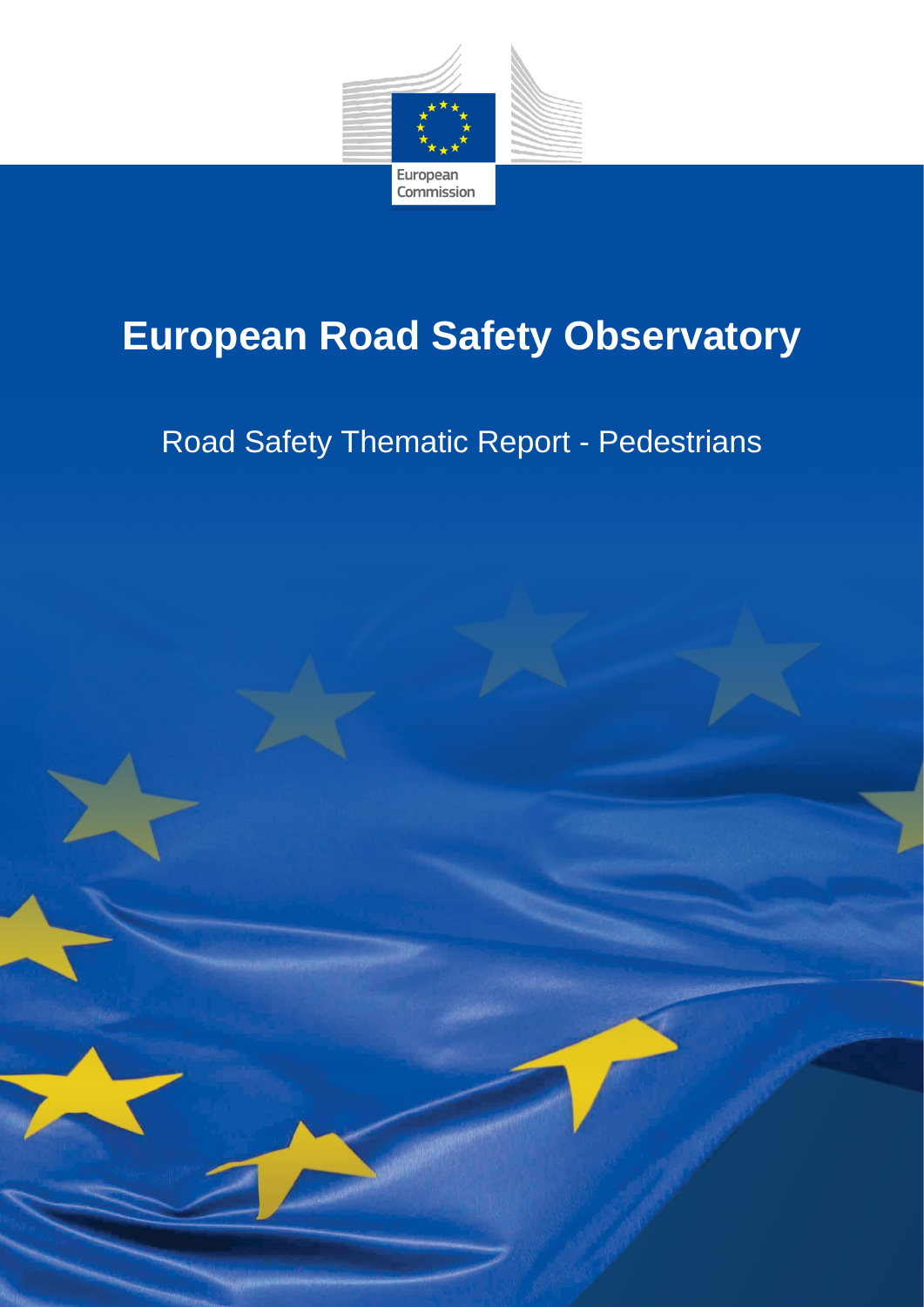This document is part of a series of 20 thematic reports on road safety. The purpose is to give road safety practitioners an overview of the most important research questions and results on the topic in question. The level of detail is intermediate, with more detailed papers or reports suggested for further reading. Each report has a 1-page summary.

The topic "pedestrians" is also addressed in the "Facts and Figures - Pedestrians", presenting more detailed and up-to-date European data in addition to this qualitative analysis.

| Contract    | This document has been prepared in the framework of the EC Service Contract<br>MOVE/C2/SER/2019-100/SI2.822066 with Vias institute (BE) and SWOV Institute<br>for Road Safety Research (NL).  |
|-------------|-----------------------------------------------------------------------------------------------------------------------------------------------------------------------------------------------|
| Version     | Version 1.3, March 2021                                                                                                                                                                       |
| Author      | Atze Dijkstra (SWOV)                                                                                                                                                                          |
|             | Internal review Nina Nuyttens (Vias institute)                                                                                                                                                |
|             | External review Victoria Gitelman (Technion)                                                                                                                                                  |
| Editor      | Heike Martensen (Vias institute)                                                                                                                                                              |
| Referencing | Reproduction of this document is allowed with due acknowledgement. Please<br>refer to the document as follows:<br>European Commission (2021) Road safety thematic report – Pedestrians. Euro- |
|             | pean Road Safety Observatory. Brussels, European Commission, Directorate<br>General for Transport.                                                                                            |
| Source      | The document is based on and partly cites SWOV fact sheet Pedestrians of July<br>2020: https://www.swov.nl/en/facts-figures/factsheet/pedestrians                                             |

#### **Disclaimer**

Whilst every effort has been made to ensure that the material presented in this document is relevant, accurate and up-to-date, the (sub)contractors cannot accept any liability for any error or omission, or reliance on part or all of the content in another context.

Any information and views set out in this document are those of the author(s) and do not necessarily reflect the official opinion of the European Commission. The Commission does not guarantee the accuracy of the data included in this study. Neither the Commission nor any person acting on the Commission's behalf may be held responsible for the use that may be made of the information contained herein.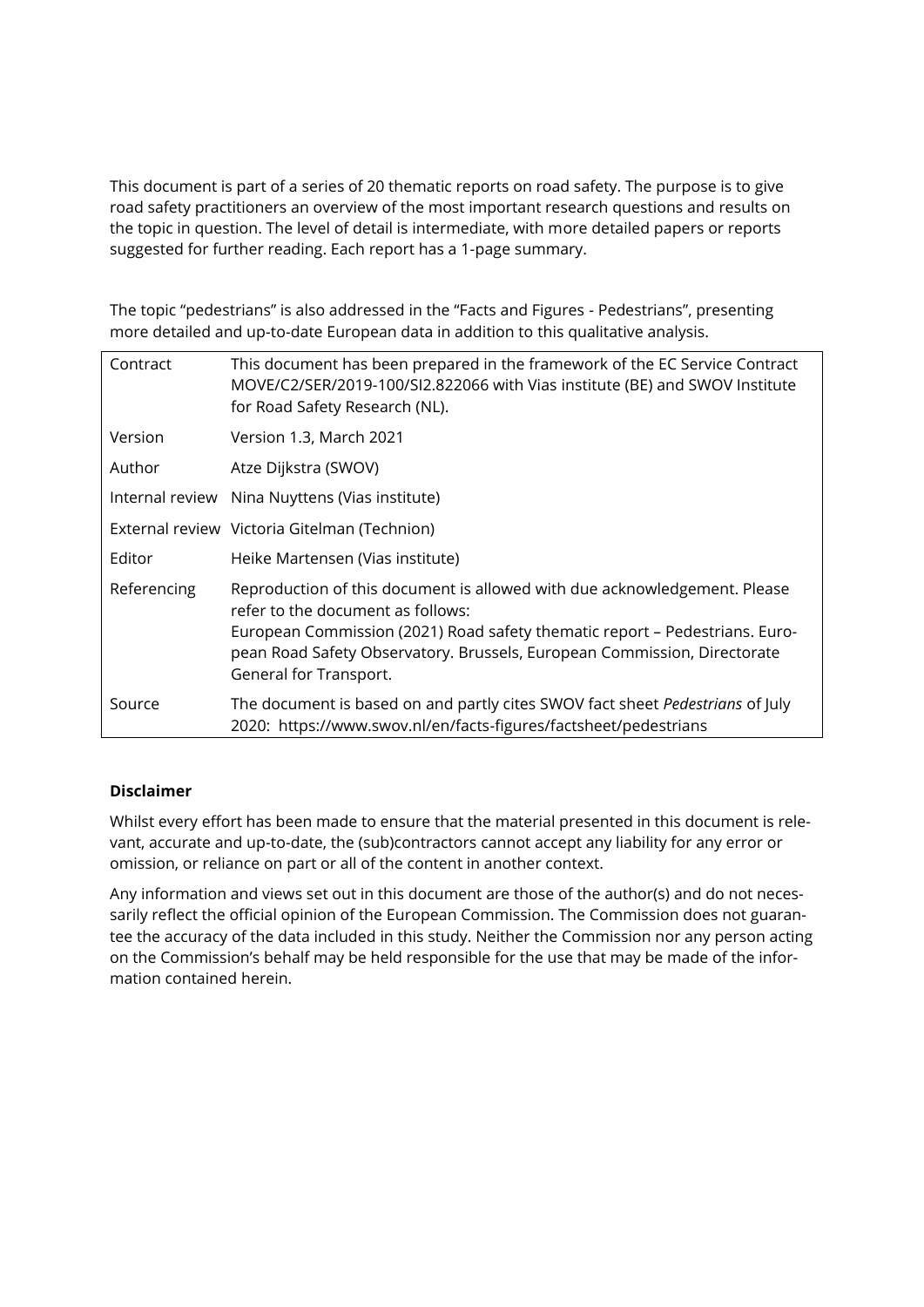# **Contents**

|                |                                                                                                                                                                                                                                | 2  |
|----------------|--------------------------------------------------------------------------------------------------------------------------------------------------------------------------------------------------------------------------------|----|
| 1              |                                                                                                                                                                                                                                |    |
| $\overline{2}$ |                                                                                                                                                                                                                                |    |
|                |                                                                                                                                                                                                                                |    |
|                | 2.2 How do pedestrians participate in traffic? __________________________________3                                                                                                                                             |    |
|                |                                                                                                                                                                                                                                |    |
| 3              |                                                                                                                                                                                                                                |    |
|                |                                                                                                                                                                                                                                |    |
|                |                                                                                                                                                                                                                                |    |
|                |                                                                                                                                                                                                                                |    |
|                | 3.3.1 Parties involved in crashes and their location ____________________________6                                                                                                                                             |    |
|                | 3.3.2 Age and gender of pedestrian casualties___________________________________6                                                                                                                                              |    |
|                |                                                                                                                                                                                                                                |    |
|                |                                                                                                                                                                                                                                |    |
|                |                                                                                                                                                                                                                                |    |
|                |                                                                                                                                                                                                                                |    |
|                |                                                                                                                                                                                                                                |    |
|                |                                                                                                                                                                                                                                |    |
|                |                                                                                                                                                                                                                                |    |
|                |                                                                                                                                                                                                                                |    |
|                | 4.2.1 Footpaths and the contract of the contract of the contract of the contract of the contract of the contract of the contract of the contract of the contract of the contract of the contract of the contract of the contra | -9 |
|                | 4.2.2 Crossing facilities                                                                                                                                                                                                      | 10 |
|                |                                                                                                                                                                                                                                |    |
|                |                                                                                                                                                                                                                                |    |
|                |                                                                                                                                                                                                                                | 12 |
|                |                                                                                                                                                                                                                                | 13 |
| 5              |                                                                                                                                                                                                                                | 13 |
| 6              |                                                                                                                                                                                                                                | 13 |
|                |                                                                                                                                                                                                                                |    |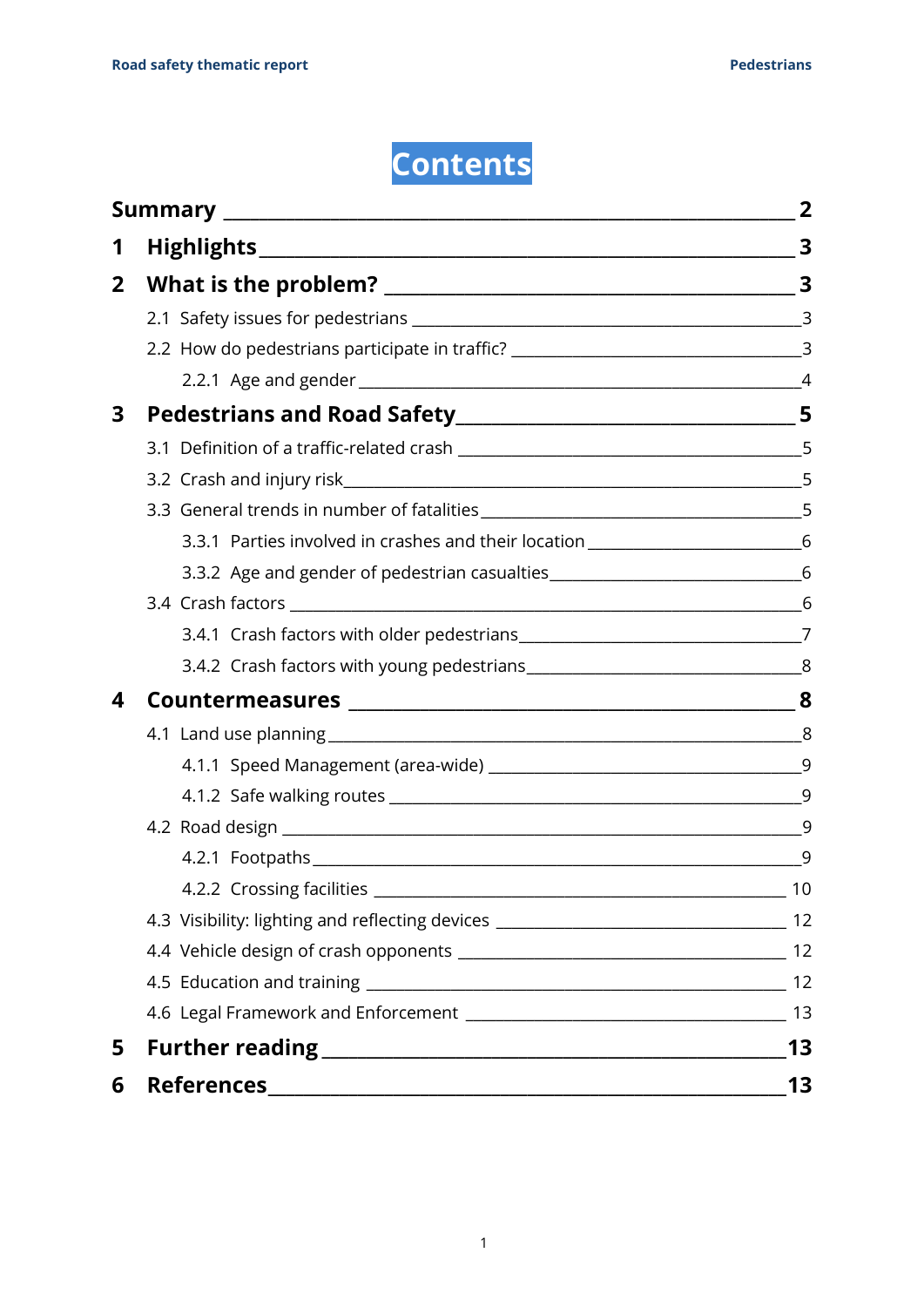## <span id="page-3-0"></span>**Summary**

Pedestrians are vulnerable road users and suffer the most severe consequences in collisions with other road users, because they are unprotected against the speed and mass of the crash opponent. Collisions in which pedestrians cause injury to others are very rare.

About 15 - 25% of all journeys are undertaken on foot. Some groups walk more than others, which is also reflected in their involvement in crashes. Age groups for which walking is particularly common are children and seniors .

Half of all pedestrian fatalities in Europe are aged 65 or over. In particular, from 70 years on, the number of pedestrian fatalities increases significantly.

Pedestrians comprise around 20% of all road deaths in the EU, a proportion that has remained stable over the last decade. The proportion of fatalities who are pedestrians is much higher for females compared to males. The number of pedestrians killed declined by around 20% between 2010 and 2018.

Most pedestrian injuries occur in urban areas and indeed pedestrians account for 38% of all road deaths in such areas. Cars account for over 70% of vehicles hitting pedestrians. Most crashes involving pedestrians occur while crossing the road and frequently at pedestrian crossings which are usually the location at which roads are most often crossed. This indicates that more care is needed when designing these crossings.

The factors identified as contributing to pedestrian crashes are: the road environment; lack or design of crossing facilities; speed of motorised vehicles; their weight and design; the unprotectedness of pedestrians; their (lack of) visibility; and finally the attitudes and behaviours (including intoxication) of all road users.

### **Countermeasures**

- Land-use planning assigning space for pedestrians and physically separating them from motor traffic.
- Good speed management and a default speed limit of 30 km/h in urban areas, since high speed is the most important causal and aggravating factor in pedestrian crashes.
- Implementing safe walking routes, area-wide traffic calming, and improved crossing facilities.
- Street lighting and the promotion of reflective devices for pedestrians to improve their visibility.
- Vehicle design of crash opponents, with a pedestrian-friendly car front and and intelligent speed adaption to enforce low speeds. The new EU Regulation on type approval requirements for motor vehicles makes pedestrian detection linked to automatic emergency breaking mandatory for cars and vans. Moreover side and front detection of vulnerable road users and improved viewing conditions for the driver become mandatory for trucks and buses.
- Education and training for motorists as well as ample opportunities for children to safely practice their pedestrian skills.
- Legal framework and enforcement, to ensure safe behaviour by motorists and pedestrians.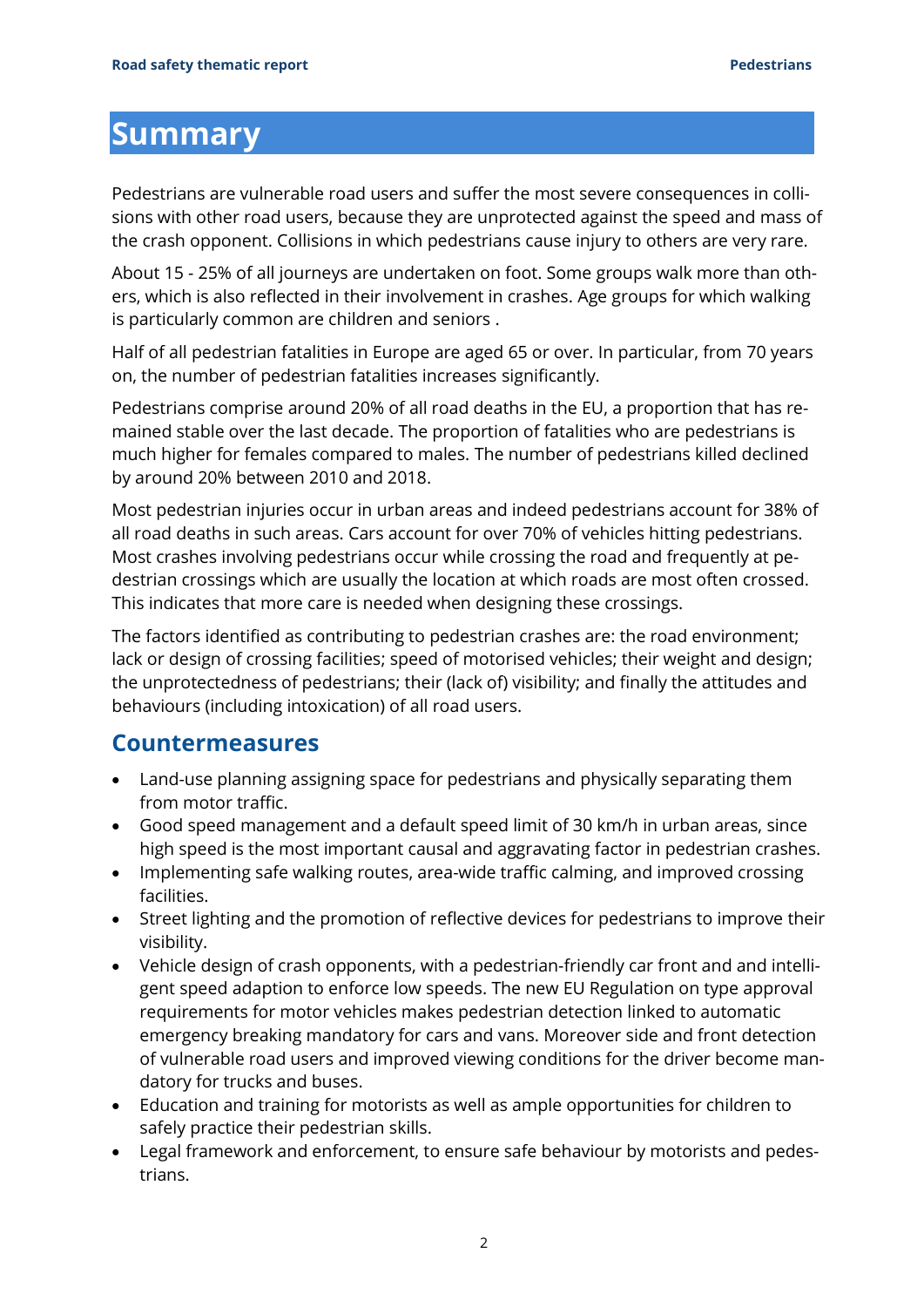## <span id="page-4-0"></span>**1 Highlights**

- The age groups for which walking is particularly common are children and seniors.
- Pedestrians account for 20% of all road deaths, but this rises to 38% in urban areas.
- Pedestrians are particularly vulnerable in crashes with other road users.
- Half of the pedestrians killed in road crashes were 65 and over.
- <span id="page-4-1"></span>• Speed is the key factor in serious and fatal crashes involving pedestrians.

## **2 What is the problem?**

## **2.1 Safety issues for pedestrians**

<span id="page-4-2"></span>In the traffic and transport system, pedestrians play a specific role. Walking is the beginning and end of each journey (walking to a car, walking to public transport), and walking can be the sole transport mode for the journey. Despite the clearly important role of walking, little attention is paid to pedestrians and facilities for them. Moreover, pedestrians are particularly vulnerable in crashes with other road users. Walking is not safe in an environment with many motorised vehicles driving at high speeds and motorised vehicles that are dangerous for pedestrians in crashes (Figure 1). The higher the speed of the vehicle, the higher the percentage of pedestrians that are killed in road crashes. Young and older pedestrians particularly are prone to danger from traffic.



Figure 1. Risk of pedestrian fatality for different impact speeds (fatality rate is the percentage of pedestrians that are killed in a collision with a motorised vehicle) Source: Rosén et al. (2011)

## **2.2 How do pedestrians participate in traffic?**

<span id="page-4-3"></span>The incidence of walking relative to other modes of transport is documented in travel surveys in various countries. For a number of countries, Figure 2 (left-hand side) shows that the proportion of trips on foot varies between 8% and 27%. The distance travelled on foot also varies (Figure 2, right-hand side) between 0.8 and 2 kilometres a day.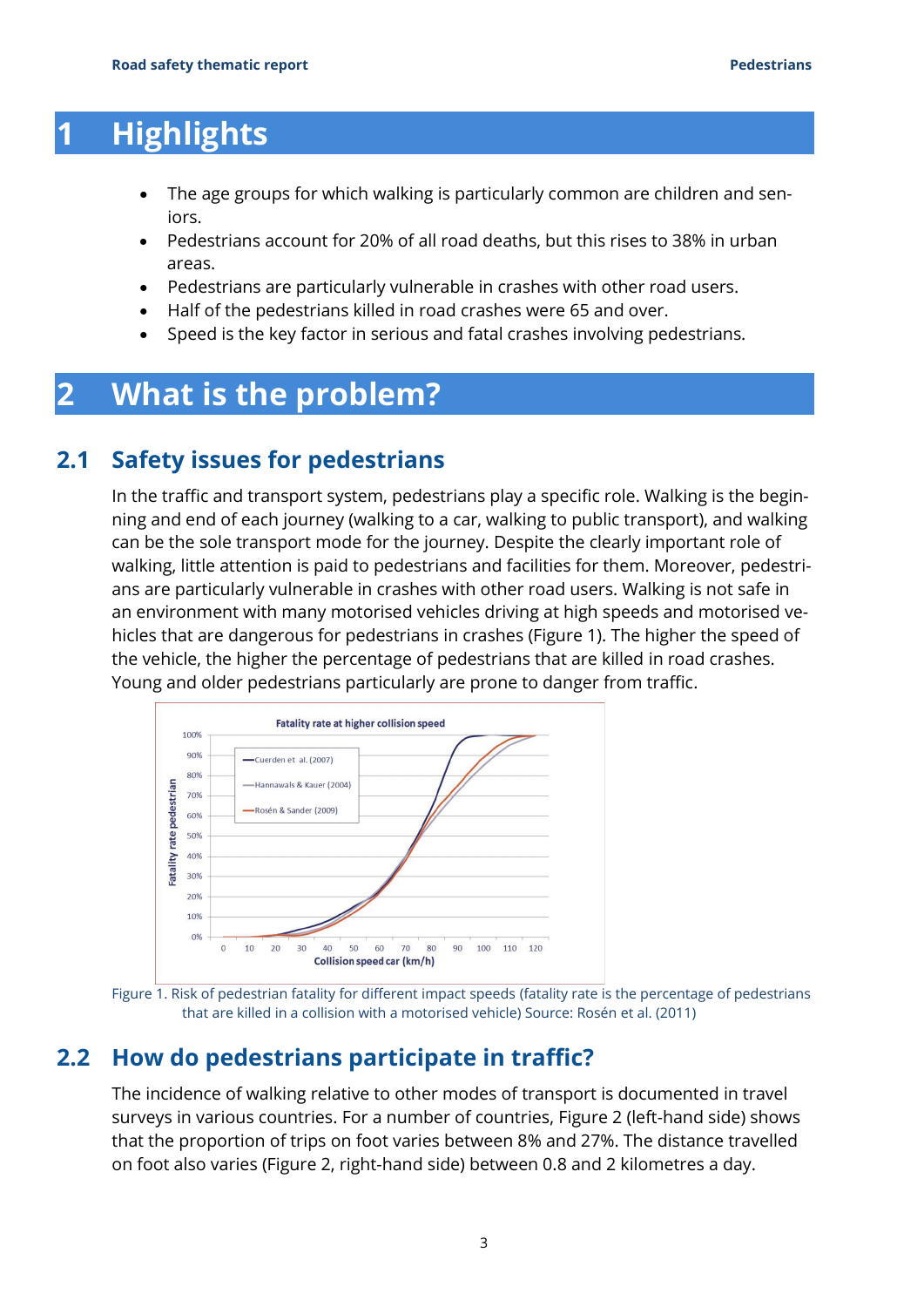

Figure 2 Proportion and average length of a walking trip in various OECD countries (OECD, 2010)

These differences in share and distance travelled reflect the way people travel in the countries mentioned in Figure 2: in some countries, car use is high, in others bicycle use is high. This in turn reflects traditions, distances between origins and destinations, road networks, and the availability of public transport.

Figure 3 shows the frequency of walking trips for a number of European cities. This figure also shows differences between cities. The differences between these cities are smaller than in Figure 2 above for countries.

| How often do you walk on foot 10 minutes or more? |       |       |         |           |            |          |               |        |           |       |  |  |
|---------------------------------------------------|-------|-------|---------|-----------|------------|----------|---------------|--------|-----------|-------|--|--|
| % responses                                       | Ghent | Liège | Tilburg | Groningen | Düsseldorf | Dortmund | <b>Berlin</b> | Bergen | Trondheim | Total |  |  |
| Never                                             | 2.7   | 0.9   | 3.0     | 3.7       | 2.5        | 3.2      | 1.6           | 3.0    | 1.7       | 2.5   |  |  |
| Once to a few<br>days a year                      | 6.9   | 6.5   | 4.4     | 4.4       | 4.1        | 5.7      | 3.1           | 4.1    | 7.6       | 5.2   |  |  |
| Once to a few<br>days a month                     | 15.2  | 12.9  | 11.0    | 10.8      | 11.9       | 11.8     | 7.1           | 13.4   | 10.0      | 11.6  |  |  |
| Once to a few<br>days a week                      | 33.1  | 31.1  | 35.4    | 34.2      | 24.4       | 27.9     | 18.9          | 24.9   | 40.0      | 30.0  |  |  |
| At least five<br>days a week                      | 42.0  | 48.7  | 46.2    | 46.9      | 57.1       | 51.3     | 69.3          | 54.7   | 40.8      | 50.8  |  |  |

<span id="page-5-0"></span>Figure 3 Frequency of trips on foot in some European cities (ISAAC, 2019)

#### **2.2.1 Age and gender**

Some groups of traffic participants walk more than others. These differences are also reflected in their involvement in crashes. Age groups among which walking is particularly common are children and seniors. Data from the Netherlands illustrate this: people aged 75 or over make one-third of their journeys on foot. They use the car slightly more often (38%), but considerably less often than younger adults aged 25 to 74, who drive for more than half of their journeys. Children aged 0 to 11 make 29% of their journeys on foot. The modal split for young adults (aged 18 to 24) is walking (20%), cycling (23%), and public transport (18%). For young people in secondary school (aged 12 to 17), the bicycle is by far the most important mode of transport: they use their bicycles for no less than 52% of all trips.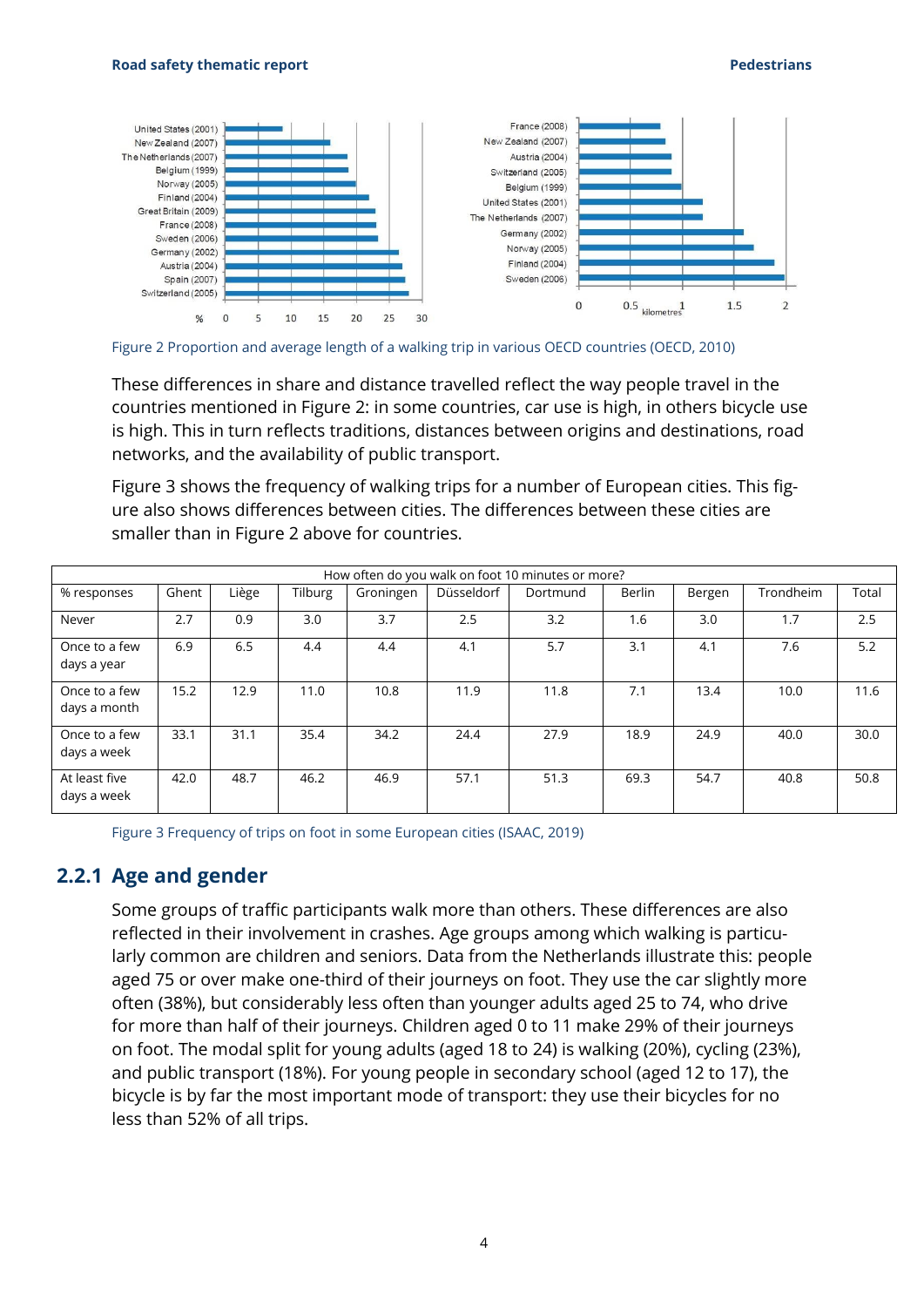Although few countries have as high a proportion of bicycle trips as the Netherlands, data from other (European) countries show generally the same pattern: children and older adults walk most, whereas teenagers cycle most (OECD, 2010).

Women tend to walk more than men. For instance, in Germany on an average day, 37% of the women walk while 32% of the men do so. Women have access to a motor vehicle to a lesser extent than men and they make more use of public transport (which involves walking to and from the station for example). Among older people, where the share of kilometres travelled on foot is higher than for other age-groups, women constitute a larger part of the population because they live longer (Nobis & Kuhnimhof, 2018).

## <span id="page-6-0"></span>**3 Pedestrians and Road Safety**

## **3.1 Definition of a traffic-related crash**

<span id="page-6-1"></span>Not all incidents involving pedestrians are considered to be traffic-related. According to the UNECE definition, road crashes must include at least one moving vehicle (UNECE, Eurostat & ITF , 2019). Consequently, a pedestrian fall as a result, for example, of loose paving stones is not regarded as a road crash. The same applies when a pedestrian falls while boarding or alighting from a bus.

As a result of the above definition, incidents involving pedestrian falls are not included in crash statistics, and very little is known about them. The few available studies in OECD countries show that up to one third of pedestrian fatalities and three quarters of injuries are due to falls in public spaces (Methorst, 2021). Even pedestrian crashes with other vehicles – which do fall under the definition of a road crash - are disproportionally under-reported in police crash statistics compared to what hospital records and other studies show (WHO, 2013).

## **3.2 Crash and injury risk**

<span id="page-6-2"></span>For a pedestrian, the risk of getting killed in a road crash is approximately the same as that for a car driver if it is calculated *per minute* spent travelling. However, because cars travel much further in the same amount of time, the risk *per kilometre* travelled is more than nine times higher for a pedestrian than for a car driver (Haddak, 2016).

## <span id="page-6-3"></span>**3.3 General trends in number of fatalities**

Between 2010 and 2018 pedestrian fatalities in the EU fell by around 20%, while the *total number of fatalities* decreased by 21%. In almost all countries of the EU, the number of pedestrian fatalities has decreased over the past decade. (*Facts and Figures Pedestrians* EC, 2021). Although data on this are less reliable, it seems that the number of pedestrians who were *seriously injured* in road crashes has declined much less (by only 6%; ETSC, 2020).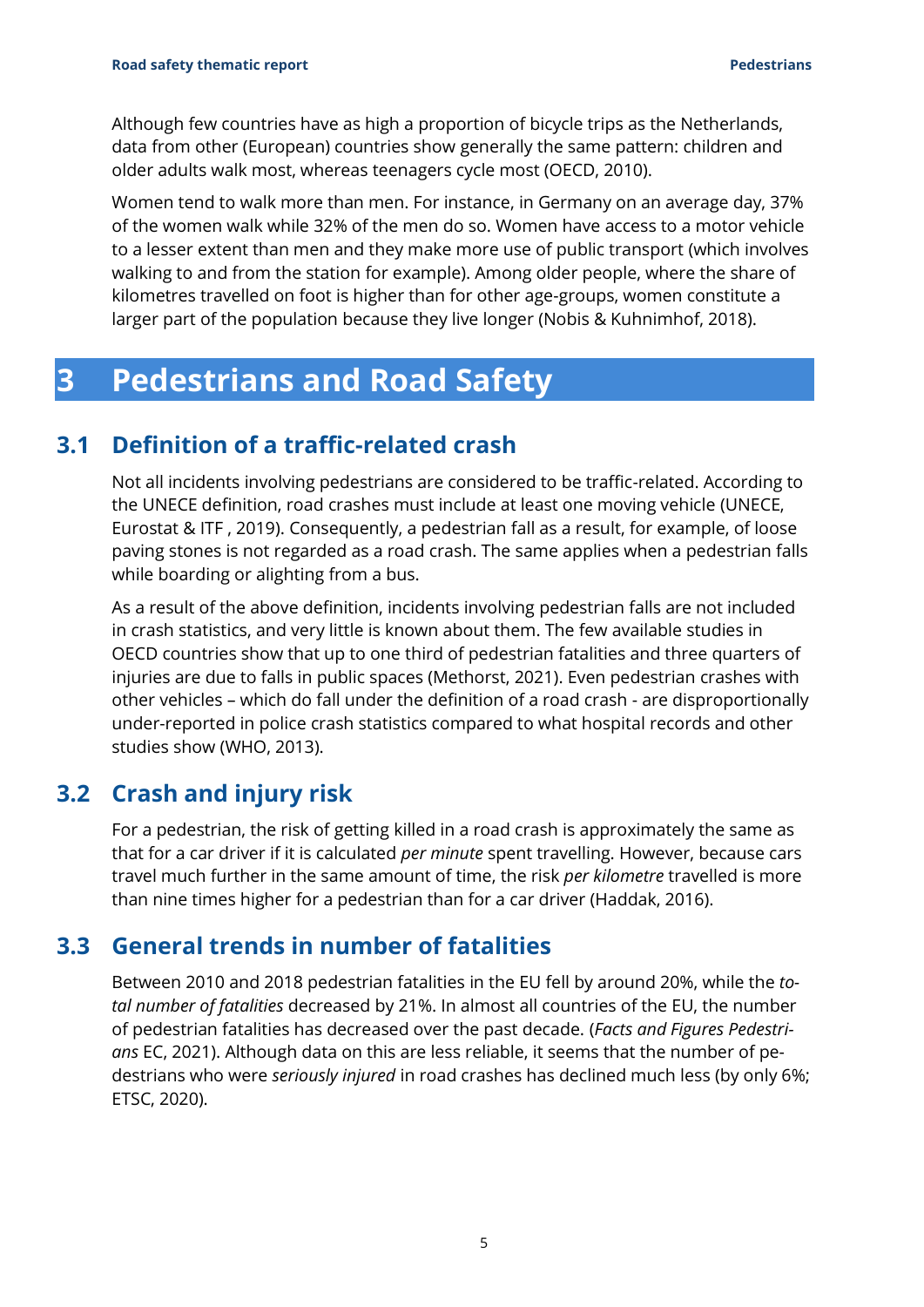It should be noted, however, that country-by-country reductions in the number of fatalities cannot be assessed without also looking at trends in mobility. The numbers of pedestrian fatalities are affected both by the number of pedestrians and the number of motorised vehicles with which crashes can occur.

#### **3.3.1 Parties involved in crashes and their location**

<span id="page-7-0"></span>The fatalities in crashes involving pedestrians are virtually always the pedestrians themselves (98%). More than 70% of these crashes involved cars. Vans, motorcycles, and cyclists are each involved in 3% of the crashes in which pedestrians were fatally injured (*Facts and Figures Pedestrians* EC, 2021; CARE, 2020).

Most pedestrian injuries (of whatever severity) are sustained in urban areas. In European countries, 73% of all pedestrian fatalities occur in urban areas where also most pedestrian traffic takes place. While pedestrians account for 20% of all road deaths, this rises to 38% in urban areas (Facts and Figures Pedestrians EC, 2021).

However, in rural areas, crash severity is higher (OECD, 2010). Higher vehicle speed in such areas is a key factor. Other contributing factors are the absence of pedestrian footpaths and street lighting (ECMT, 2000).

### **3.3.2 Age and gender of pedestrian casualties**

<span id="page-7-1"></span>In the EU, the number of pedestrian fatalities increases with age, and very dramatically so from the age of 70 years on. Almost *half* of the pedestrians (50%) who died in a road crash in 2018 were *seniors* of 65 years or over (see *Facts and Figures Pedestrians*, 2021, EC 2021).

For most age-groups, only a relatively small share of road-crash fatalities were pedestrians. There are two exceptions to this (CARE 2020):

- Among *senior* fatalities, pedestrians form an ever-larger share: from just about one quarter of fatalities among the 60 to 64 year-olds to more than half the fatalities among the oldest seniors of 90 or over.
- Among *children* (aged 0-15), about one third of fatalities (35% in 2018) are pedestrians. Although the proportion is high, children nevertheless only account for a small share of pedestrian fatalities (4%).

The proportion of fatalities who are pedestrians is much higher for females (32%) compared to males (17%). Nevertheless men – who are more often involved in fatal crashes than women – account for 63% of the fatally injured pedestrians.

## <span id="page-7-2"></span>**3.4 Crash factors**

About two thirds of pedestrians in severe road crashes were crossing the road (e.g., Carpentier et al, 2014; Hesjesvol & Hoye, 2019). Yue and colleagues (2020) identified the main scenarios in fatal pedestrian crashes in Florida (listed below with the most frequent contributing factors for each scenario):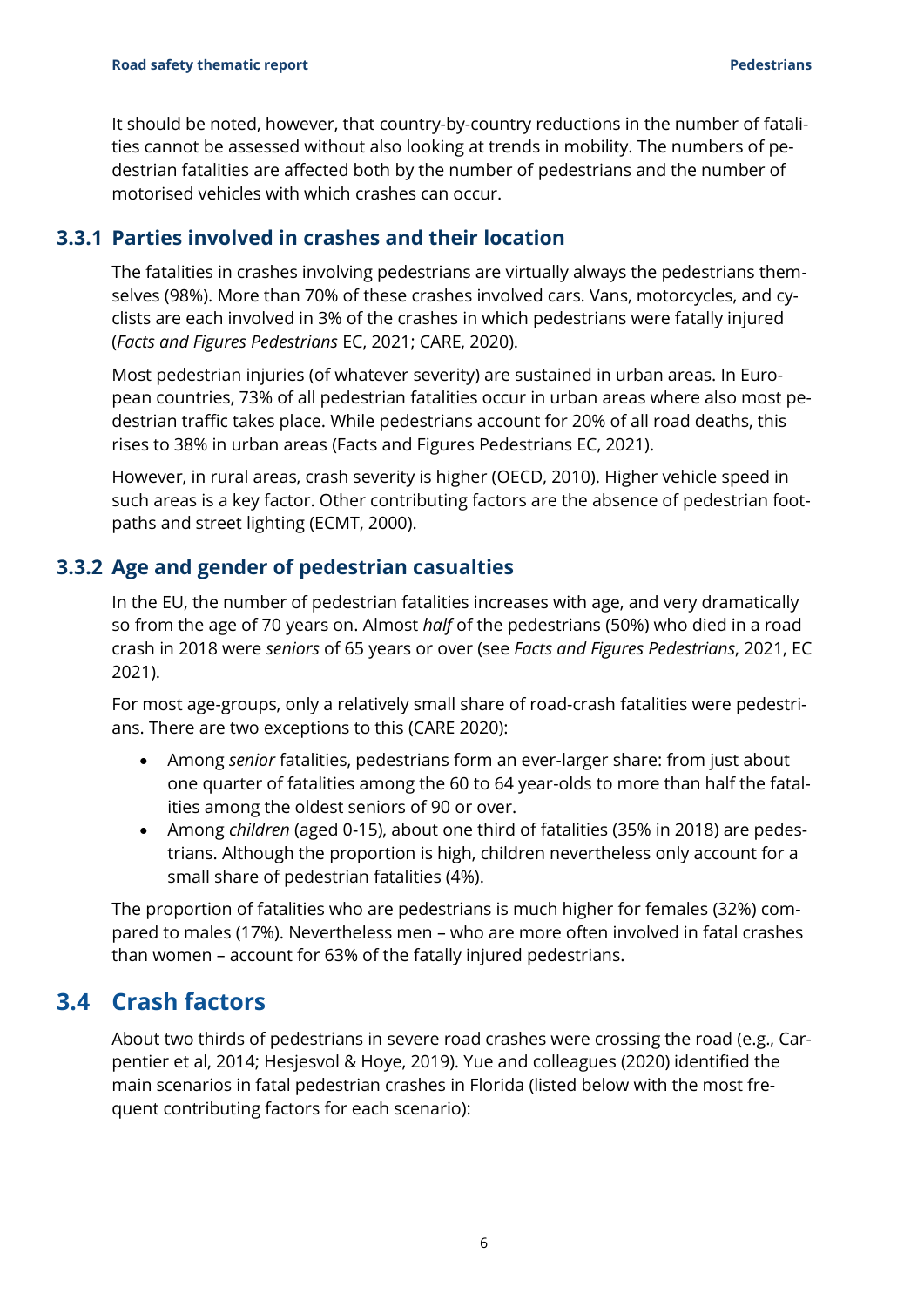- *Vehicle going straight and pedestrian crossing the road (51%).* Drivers distracted or did not expect pedestrian to suddenly turn into their lane. View obstructed by (parking) vehicle. Difficult viewing conditions: darkness or low sun.
- *Vehicle turning left and pedestrian crossing the road at the exit (17%) or the entry (3%) of the crossing*. Often at signalised intersection when left turn was not protected by the signal. Driver was distracted by oncoming traffic. Pedestrian was obstructed by other vehicles.
- *Vehicle turning right and pedestrian crossing the road at the exit (12%) or the entry (4%) of the crossing*. Often at non-signalized intersections. Drivers focussed on traffic coming from the left.
- *Vehicle going straight and pedestrian in (3%) or adjacent to (6%) the road*. Difficult lighting conditions. Unexpected manoeuvre of pedestrian. Driver fails to leave enough lateral space.

In two studies in Brussels, identifying the most frequent scenarios for pedestrian crossing crashes, the main contributing factors for signal-regulated crossings were non-compliance by the pedestrian (50%) and conflicting green-phases for pedestrians and turning motorists (25%) (Populer et al., 2018). For non-signalised crossings, the main factors were obstructions of view due to other traffic participants or parked vehicles. Crashes took place more often in the *far lane* than in the lane closest to the pedestrians' point of departure (Dupriez & Houdmont, 2009).

### **3.4.1 Crash factors with older pedestrians**

<span id="page-8-0"></span>Older pedestrians have a higher chance of being injured in a crash because of their greater physical vulnerability, but also because locomotive functions deteriorate with increasing age. As people age, functional limitations and disorders occur, such as reduced visual or auditory abilities, increased reaction times, difficulties with dividing attention, and dementia. The decline of motor functions in particular can increase the crash rate. In general terms, this decline consists of a slowing down of movement, a decline in muscle strength, a decline in fine motor skills, and a particularly strong decline in the ability to adapt to sudden changes in bodily position (SWOV, 2015).

An important cause of the high fatality rate among older pedestrians is the physical vulnerability of elderly people. Since their bones are more brittle and their soft tissue less elastic, they run a higher risk of severe injury, compared with younger road users injured with the same crash force (Ang et al., 2017).

Older pedestrians are over-represented in crashes at intersections, particularly at those without traffic signals, and in crashes involving a turning vehicle. They have greater difficulties in estimating the speed and distance of oncoming vehicles and tend to overestimate their own walking speed. Like children, they have the tendency to look out for traffic only in the near lane and ignore possible traffic in the far lane (Tournier et al., 2016). Consequently, older pedestrians are also over-represented in crashes involving the crossing of midblock road sections, particularly on wide multi-lane roads in heavy bi-directional traffic (Oxley et al., 2004, 2016). Although these are not road crashes according to the common definition (see Section [3.1\)](#page-6-1), *pedestrian falls* also occur more frequently among older pedestrians, e.g. when boarding or exiting public transport, falls on footpaths, when stepping off kerbs, and while crossing the road (without being struck by a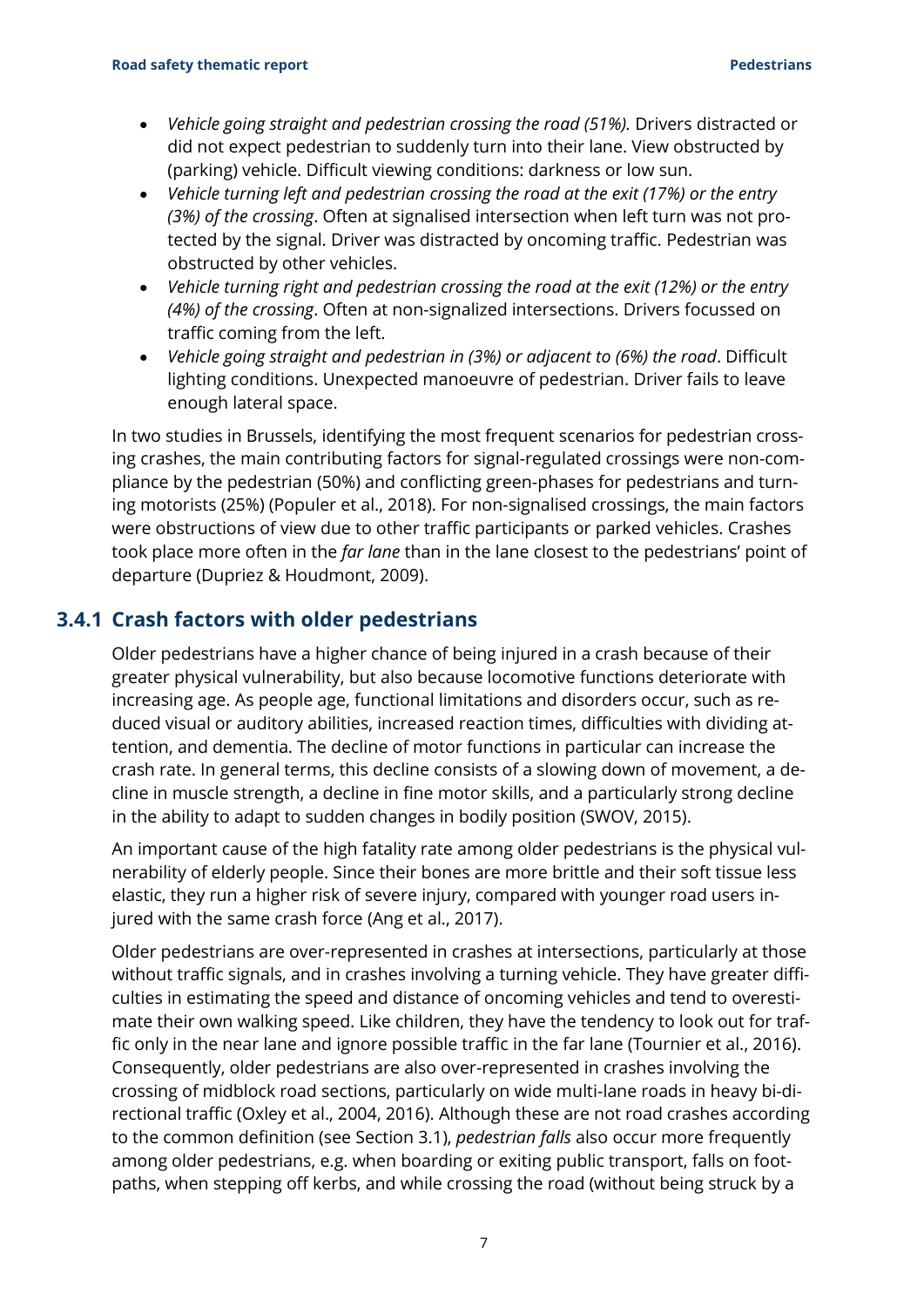vehicle). Although injuries resulting from pedestrian falls and other non-collision events are generally not as severe as those where a vehicle is involved, they nevertheless represent a significant cause of trauma for older pedestrians (Oxley et al., 2004, 2016). See also *Thematic Report Seniors, EC, 2021*.

#### **3.4.2 Crash factors with young pedestrians**

<span id="page-9-0"></span>Most crashes involving children occur in the late afternoon, when they are either walking back home or playing outside. Several British studies have shown that most of the child-pedestrian fatalities featured running or not paying attention at the time of the accident (Sentinella & Keigan, 2005; Carole Miller Research, 1998; Tight et al., 1996).

Variations between countries in the proportion of child fatalities that were travelling as pedestrians reflect the country's residential and traffic infrastructure and, not least, typical national habits such as children walking to school on their own or adults accompanying or driving children to school (OECD, 2012).

## <span id="page-9-1"></span>**4 Countermeasures**

Long-term planning is needed to produce the fundamental changes that would improve the safety and mobility of vulnerable road users. Measures require a framework that takes the various needs of vulnerable road users into account, as set out in Sustainably Safe Traffic (SWOV, 2018), Safe Systems (ITF, 2016) or the EU Road Safety Policy Framework 2021-2030 (EC, 2019a). Road traffic casualties are no longer defined as a negative but as a largely accepted side-effect of the road transport system. However, road fatalities and severe injuries can and should be avoided. Where crashes still occur, the circumstances which determine the severity of these crashes should be addressed so that in time the possibility of severe injury is virtually eliminated. In the framework of Sustainable Safety (SWOV, 2018) a safe system is characterised by:

- A road structure that is adapted to the limitations of human capacity through proper design, and in which roads have a clearly appointed function, as a result of which improper use is prevented.
- Vehicles which are fitted with facilities to simplify the driver's tasks and which are designed to protect the vulnerable human being as effectively as possible.
- Road users who are adequately educated, informed and, where necessary, guided and restricted.

## **4.1 Land use planning**

<span id="page-9-2"></span>In the  $20<sup>th</sup>$  century, cities were designed and constructed to allow vehicular access and encourage mobility. Initially, this implied access and mobility involving horses and carts, then omnibuses, 'horseless carriages', and finally motor cars.

In more recent times, however, there has been a shift back from motorised vehicles to vulnerable road users who are becoming a priority in the transport system. With the road network legacy, designed primarily for motor vehicles, it is not always easy to create room for pedestrians, but more and more cities are focussing on reducing motor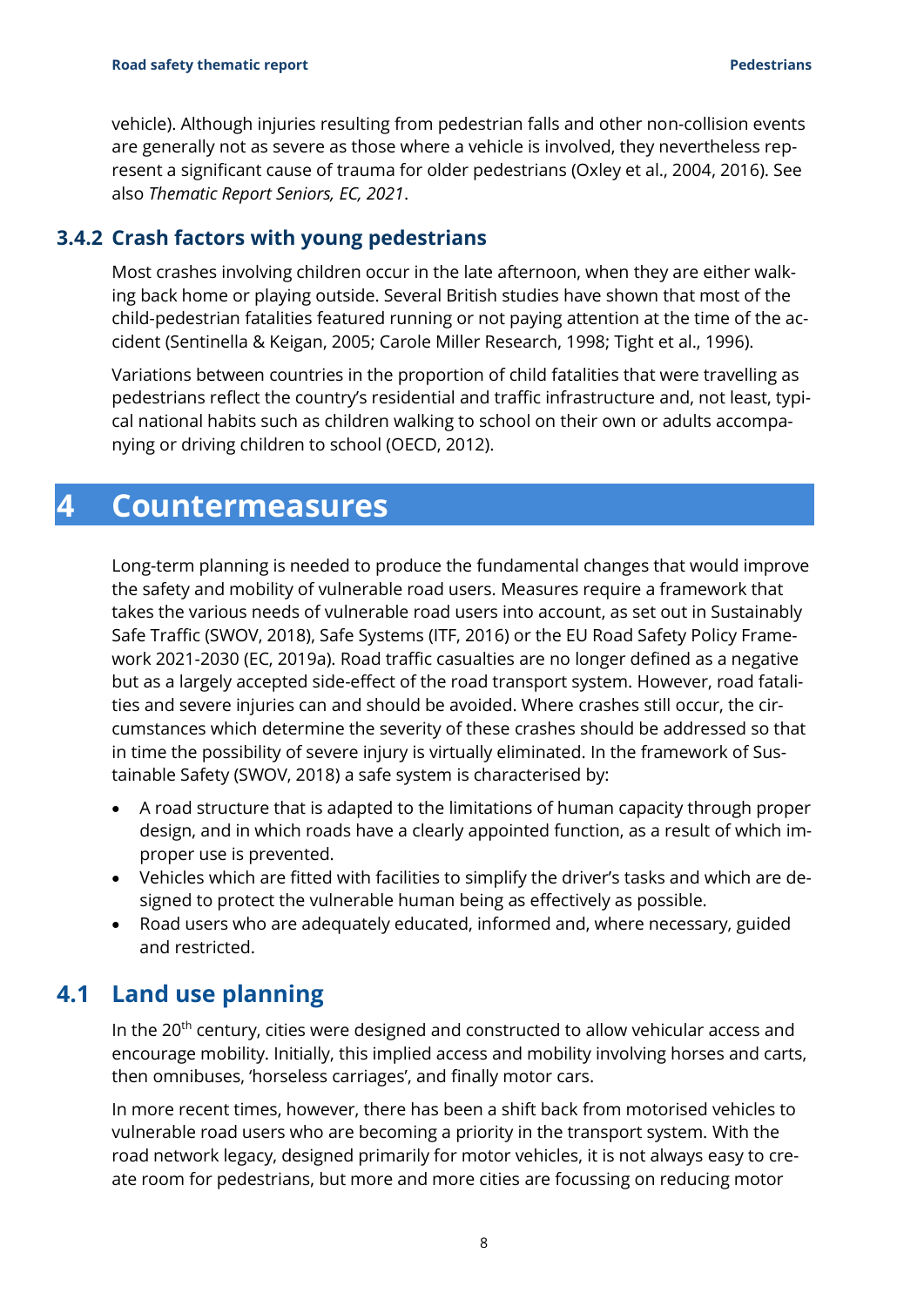traffic and increasing the active transport modes (e.g., Vean, 2018; London; Kiviet, 2018; Amsterdam; Kvashilava, 2018; Tblisi; ITF 2020; Fortaleza & Buenos Aires).

The pedestrian safety measures which are most comprehensive and most closely associated with urban planning and policy philosophies include *area-wide speed reduction* or *traffic calming schemes*, and *integrated walking networks*.

#### **4.1.1 Speed Management (area-wide)**

<span id="page-10-0"></span>Speed is the key factor in serious and fatal crashes involving pedestrians. Speed also affects injury severity, particularly for vulnerable road users such as pedestrians. A pedestrian who is hit by a car travelling at 65km/h is four times more likely to be killed compared with a car travelling at 50km/h (cf. *Thematic Report Speed*, EC 2021). At collision speeds below 30 km/h, collisions between motorised vehicles and pedestrians are much less likely and if they do happen, they do not usually result in a fatality.

Physical measures such as speed humps can force speed reduction (Schoon, 2004), but may meet with opposition from bus and emergency vehicle drivers as well as from residents if extensive ground vibrations occur. Speed reduction can also be achieved (although to a lesser extent than by speed humps) by narrowing the carriageway or by a raised crossing.

More and more cities in Europe have implemented a 30km/h zone in the city centre (including Munich, Helsinki, Bilbao, Brussels, Madrid and Grenoble). There is a trend for cities to extend these zones, with a 30km/h limit envisaged for all urban roads (cf. *Thematic Report Speed*, EC 2021). The benefits are well proven: several systematic reviews have looked at the effects of traffic calming and found that it reduces traffic collisions, (Elvik et al. , 2009), road injuries and fatalities (Quigley, 2017; Aarts & Dijkstra, 2018).

#### **4.1.2 Safe walking routes**

<span id="page-10-1"></span>To encourage walking among *children*, many municipalities are acting to introduce safer schoolways (e.g., https://sicherzurschule.berlin/). In the Netherlands, many municipalities have implemented 'Kid routes', child-friendly routes with a playful layout and easily recognisable markings and signs leading children to their destination (De Jager et al., 2005; Wassenberg & Milner, 2008).

### **4.2 Road design**

<span id="page-10-2"></span>Area-wide traffic calming, reduction of motor traffic, and lowering of speed are arguably the measures which most increase pedestrian comfort and safety. The design of features such as footpaths and crossing facilities should ideally be integrated in these measures.

#### **4.2.1 Footpaths**

<span id="page-10-3"></span>Footpaths must be physically separated from both motor and bicycle traffic. To ensure their useability, also to people with reduced walking abilities or vision, they must be well maintained without potholes and uneven paving stones to prevent falls and allow walk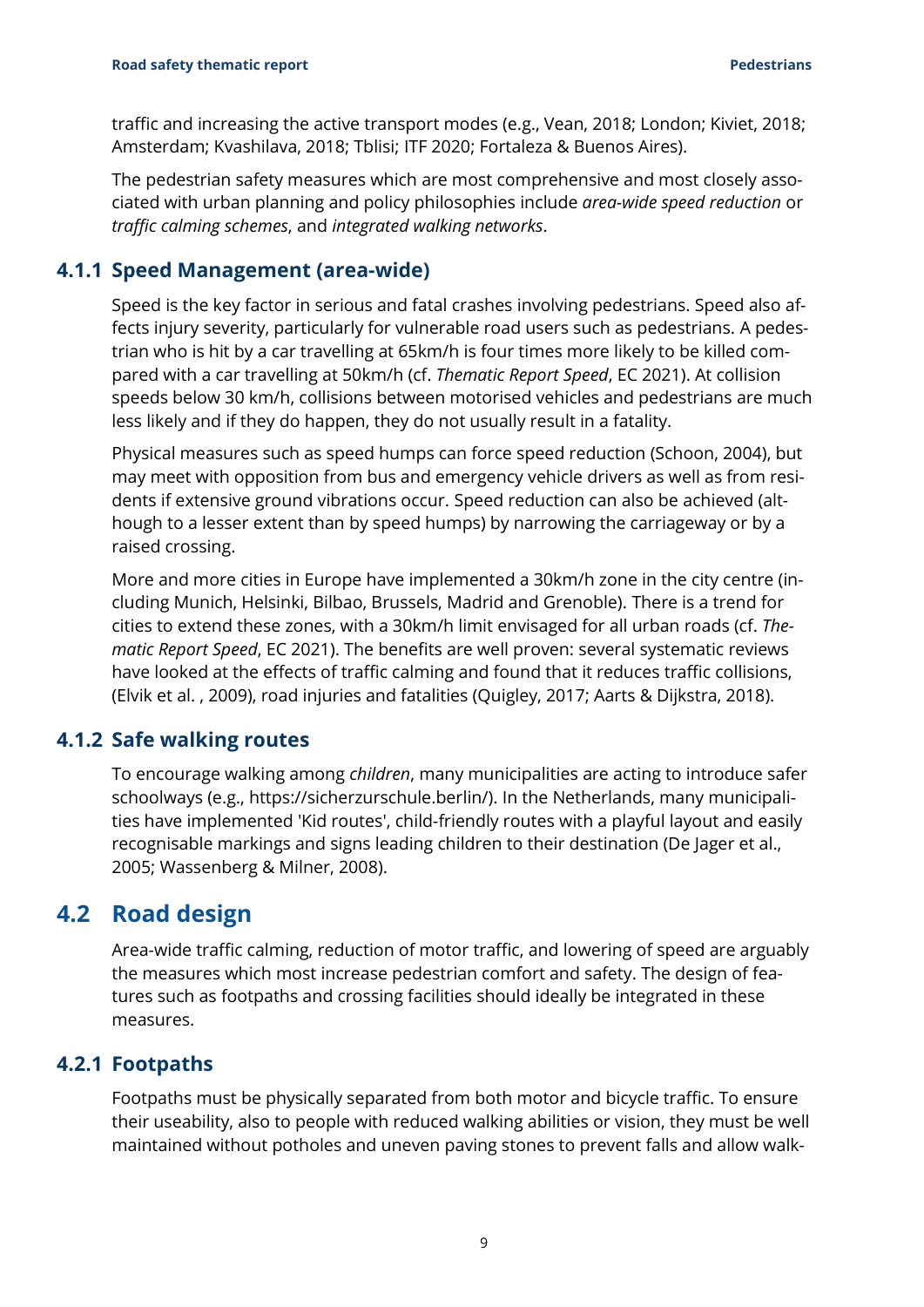ers to focus on the traffic rather than on the ground. Crossing facilities should have levelled access to the street rather than a high kerb which can pose an important obstacle (Fournier et al., 2016).

### **4.2.2 Crossing facilities**

<span id="page-11-0"></span>In principle, there are four types of provisions for pedestrian crossings:

- Lowering the speed of motor vehicles; e.g., raised junctions, speed humps, axis offsets and 30 km/h zones.
- Separating motor vehicles and pedestrians in time; i.e., different kinds of traffic light control: reduced waiting time or a longer green phase, green phases for pedestrians separated from left- or right-turning vehicles.
- Physically separating motor vehicles and pedestrians; e.g., bridges, tunnels, viaducts, pavements and centre islands.
- Increasing visibility and conspicuousness: lighting, markings, signage, and relocation of lay-bys, parking spaces, and bus stops and other sight obstructions.

Not all these provisions are equally effective. By and large, provisions that lower driving speeds or physically separate transport modes are most effective (Retting et al., 2003). Pedestrian bridges and underpasses (the most ideal solution in terms of road safety) are, however, not very popular. English pedestrians would prefer walking an extra two and a half minutes to the next signalled crossing rather than use a pedestrian-bridge and more than 5 extra minutes to avoid using an underpass (Anciaes & Jones, 2018).

#### *4.2.2.1 Non-signalled crossing facilities*

In terms of the effectiveness of marked pedestrian crossings (zebra paths), studies do not all point in the same direction (Turner et al., 2006; Havard et al., 2012 and Gitelman et al., 2017). A *decrease* in crash risk has been established in particular for marked crossings on smaller roads with no more than two lanes, but for busy roads with more than two lanes risk has been found to *increase* after implementation of marked crossings (Hesjesvol & Hoye, 2019). Studies looking into the severity of pedestrian crashes at marked crosswalks have, however, consistently found a significant *reduction in the severity* of pedestrian injuries (De Ceunynck & Focant, 2017). The following are the measures that improve the safety of marked crossroads (Hesjesvol & Hoye, 2019):

- *Elevated walkway (or speedbump):* recommended where speed levels are too high and on roads with a speed limit of 40 km/h or more.
- A *centre island (refuge)* in the middle of the road can make it easier for pedestrians to cross. Shorter stretches that must be crossed one by one and where attention need only be directed to traffic from one direction at a time. At the same time, a refuge can make motorists more aware and mean a narrowing of the lane, thereby having a speed-reducing effect.
- *Extension of sidewalks*: Extensions of sidewalks (bulb-outs) reduce the distance that pedestrians have to travel, prevent parking cars and thus improve visibility conditions, and can also function as a speed-reducing measure.
- *Illumination* of pedestrian crossings draws the attention of the motorists and makes it easier for them to detect pedestrians in the dark.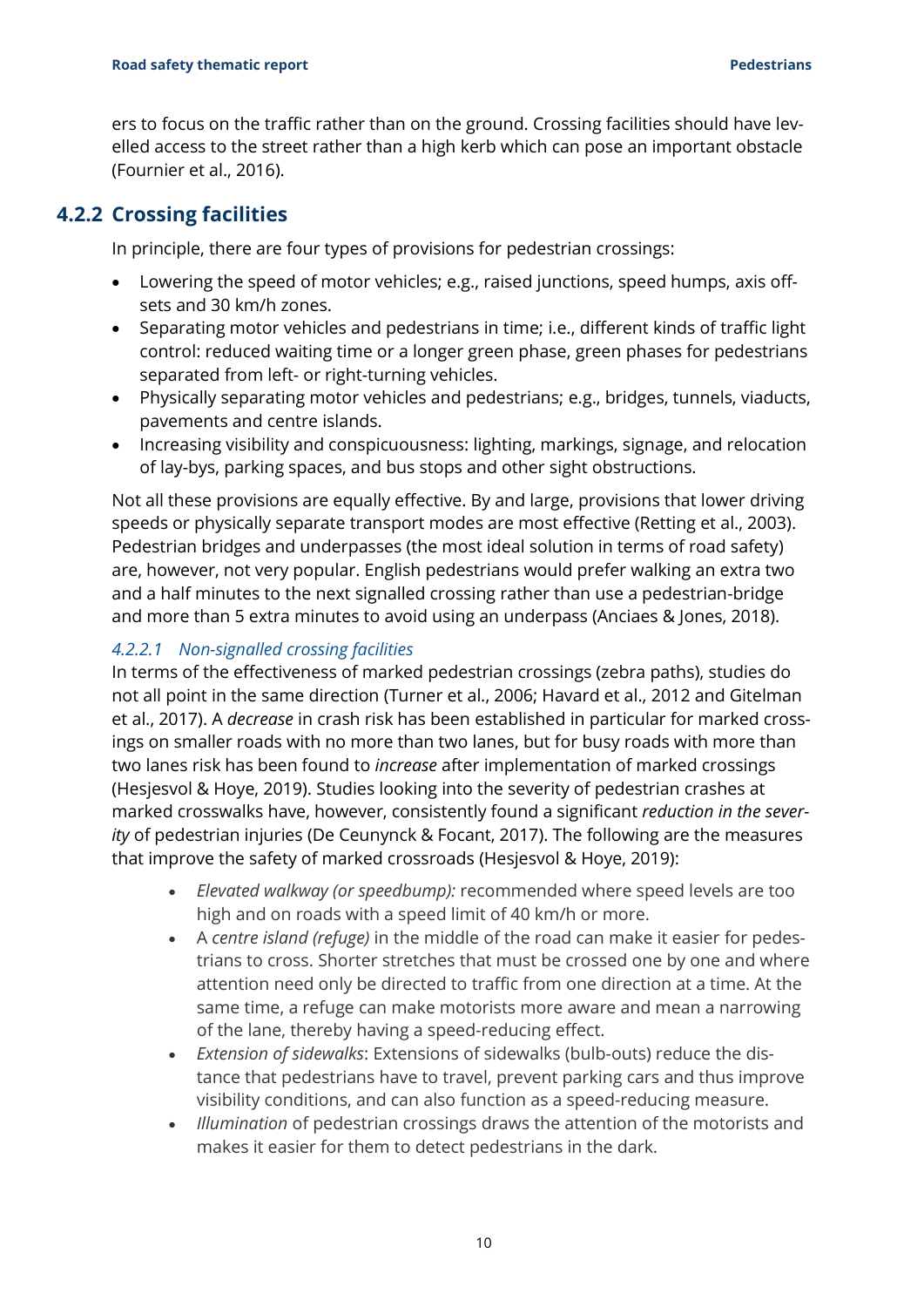- *Automatic warning signs* that are activated when a pedestrian approaches has been shown to increase compliance by motorists.
- *Guide fences :* Fences that lead pedestrians to crossings are suggested by Hesjesvol & Hoye (2019) because large numbers of pedestrians cross near but not with the street markings. In combination with moving the stopping line for motorists further away from where pedestrians cross, fences have been shown to reduce the number of serious conflicts (De Ceunynck et al., 2020, see Figure 2).



Figure 2 Moving the stopping line upstream in combination with guiding fences has been shown to reduce the number of serious conflicts (De Ceunynck et al., 2020)

Studies focussing on risky crossings by pedestrians did not find any indication that pedestrians are less careful when the crossing facilities are better (De Langen, 2003; Fu et al., 2018; Pulugurtha et al.; 2012). Fu et al., however, did show that pedestrians do not always fully take into account the speed and the distance of oncoming vehicles.

At locations with many pedestrians, motorists pay more attention to them. This effect is called "*safety in numbers*": when more pedestrians cross the road the number of pedestrian crashes increases, but not proportionately to the number of pedestrians (Elvik, 2013). This is also true for other vulnerable road users: combining crossing facilities for pedestrians and cyclists can be effective in increasing protection in numbers (Ryley, Halliday & Emmerson, 1998). The advantage of a combined crossing is that it is more visible for fast-moving traffic travelling on the major road.

#### *4.2.2.2 Signal-regulated crossing facilities*

For signal-regulated crossing facilities, the two largest problems are pedestrians failing to obey the traffic lights (50%) and conflicting traffic light phases for turning vehicles and pedestrians at their exit approach (25%; Populer, et al., 2018). Smart signalisation, that can count the numbers of pedestrians and cyclists crossing, can achieve a fairer distribution of waiting times for fast and slow traffic, and they often produce shorter waiting cycles, which increases compliance and ultimately safety (Ryley, Halliday & Emmerson, 1998). Increasing crossing times for pedestrian or increasing the phase lengths has been shown to reduce the crash risk for pedestrians (Chen 2012, Retting, 2002).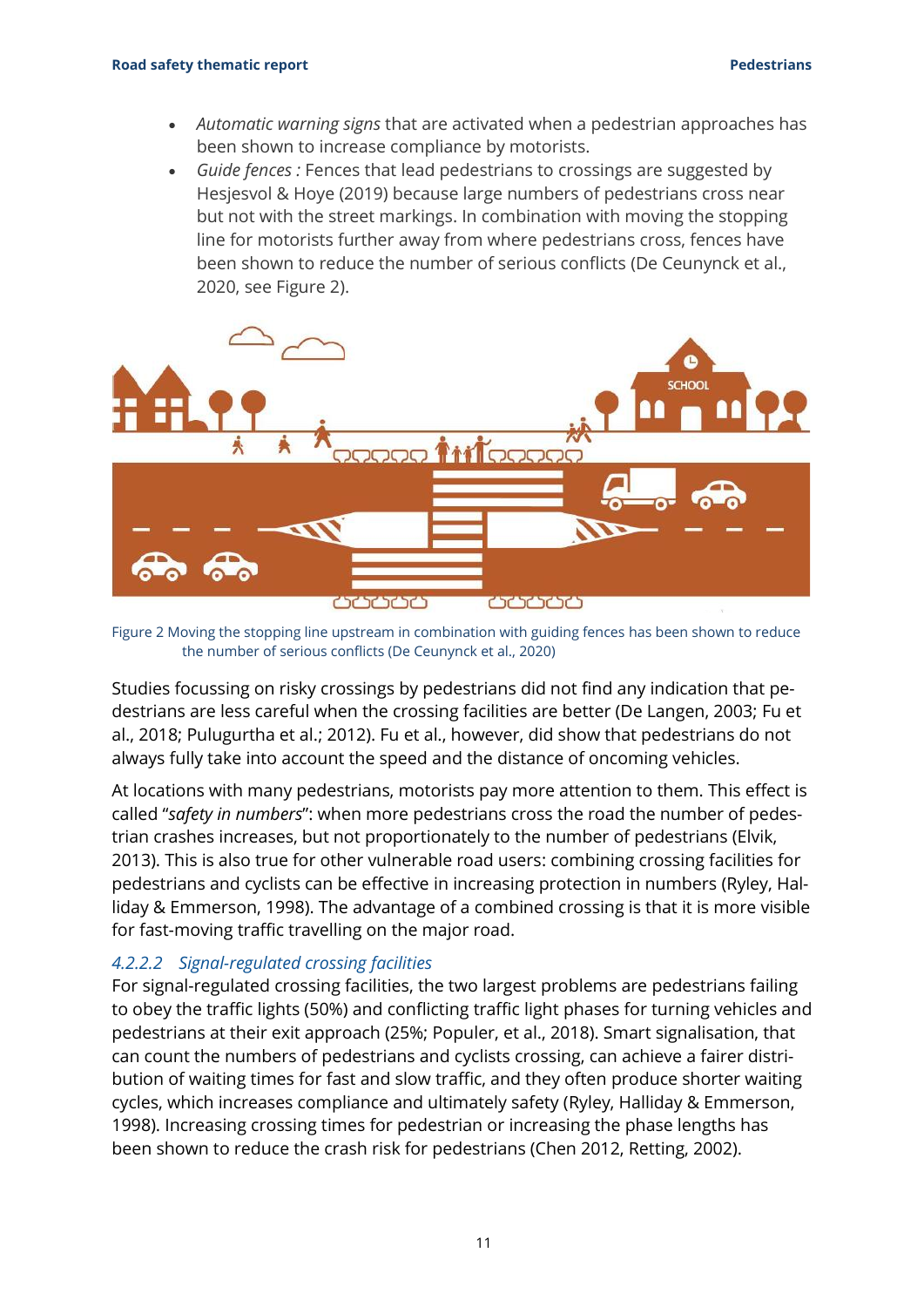The design of signalised pedestrian crossings should follow the following principles (Populer, 2018; SWOV, 2020):

- setting traffic light intervals to accommodate the walking speed of older pedestrians;
- <span id="page-13-0"></span>• setting traffic lights differently to avoid conflicts between turning cars and pedestrians.

## **4.3 Visibility: lighting and reflecting devices**

20% of crossing accidents happened in the dark (Ewert, 2012). While many actions are being taken to improve young people's visibility, this is not yet really the case with older people. The Swiss BFU recommends the use of reflective gear, especially applied to the legs, because this is where motor vehicle light beams are most concentrated and where reflective gear is most noticeable due to leg movement (Ewert, 2012).

### **4.4 Vehicle design of crash opponents**

<span id="page-13-1"></span>The new EU Regulation on type approval requirements for motor vehicles (EC 2019) makes Automatic Emergency Breaking (AEB) mandatory for cars and vans. Chauvel and colleagues (2013) estimate that the number of pedestrians killed could be reduced by 15% and the number of pedestrian injuries by 38% if all passenger cars were equipped with *Automatic Emergency Breaking for Pedestrians* (AEBP).

Moreover, vulnerable road user detection and warnings on the front and side will be mandatory for busses and lorries, because these vehicles have large blind angles (EC 2019b). The problem with these systems is a relatively high rate of false alarms. Therefore, they must be combined them with improved vision from the driver's position (EC, 2019b). This can be realized with lowered windows that allow the driver to check visually when there is a warning (e.g., Edwards et al., 2018 for busses) or with artificial intelligence that can predict pedestrian behaviour (e.g., Ruf et al, 2019 for lorries).

For *active protection systems for pedestrians* like pop up bonnets and *pedestrian airbags* it is expected that these can reduce can severe pedestrian head injuries at speeds up to 60 km/h (Reed, 2017).

Intelligent Speed Assistance (ISA) can effectively contribute to the safety of pedestrians and cyclists by limiting drivers' speed, particularly in zones with 30 km/h speed limits.

## **4.5 Education and training**

<span id="page-13-2"></span>Automobilists and other drivers have to learn how they can safely interact with pedestrians, for example by incorporating hazard anticipation training with an emphasis on vulnerable road users in basic driver training and testing (Vlakveld, 2011).

Pedestrians need to learn by formal and informal education how to walk safely. Hoekstra & Meskens (2010) have suggested giving more information to parents and carers that emphasize the importance of walking in traffic together with children and setting a good example rather than only explaining what the correct behaviour should be.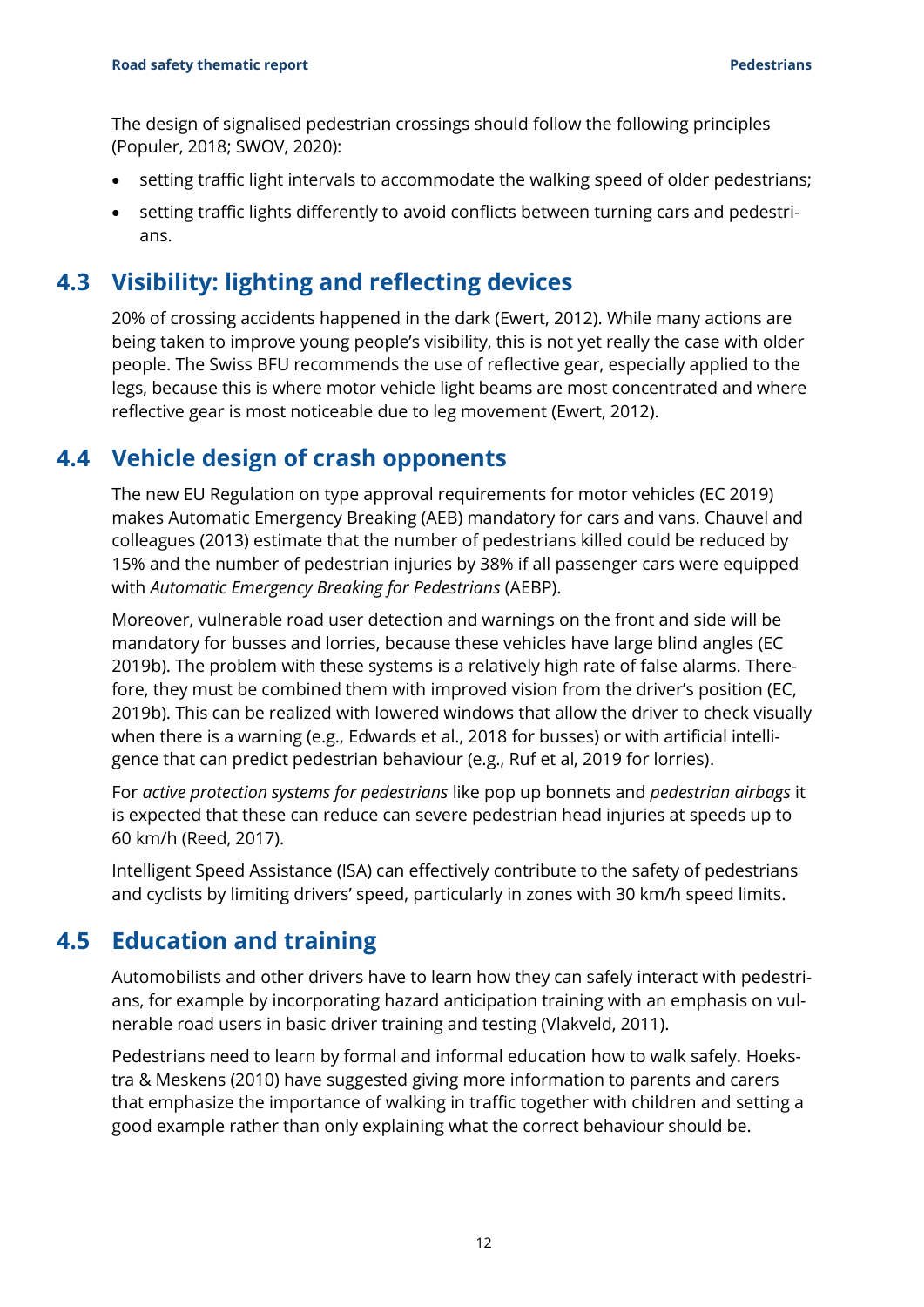### **4.6 Legal Framework and Enforcement**

<span id="page-14-0"></span>Laws and – where necessary - penalties are important in providing protection for vulnerable road users and influencing driver behaviour. They also indicate government commitment to road safety and show that the government is taking pains to balance road safety, mobility and freedom. Laws that are particularly relevant to the safety of pedestrians are those governing speeding, compliance at pedestrian crossings, and dangerous driving.

## <span id="page-14-1"></span>**5 Further reading**

Pedestrian safety, urban space and health. Organisation for Economic Co-operation and Development OECD, Paris, 2010.

- Pedestrian safety; A road safety manual for decision-makers and practitioners. World Health Organization, Geneva, Switzerland, 2013.
- Exploring the Pedestrians Realm; An overview of insights needed for developing a generative system approach to walkability. TRAIL Thesis Series no. T2021/6, the Netherlands Research School TRAIL. Delft University of Technology, 2021.

## <span id="page-14-2"></span>**6 References**

- Aarts, L. & Dijkstra, A. (2018). DV3 Achtergronden en uitwerking van de verkeersveiligheidsvisie; De visie Duurzaam Veilig Wegverkeer voor de periode 2018-2030 onderbouwd. SWOV, Den Haag.
- Anciaes, P.R. and Jones, P. (2018). Estimating preferences for different types of pedestrian crossing facilities. In: Transportation Research Part F, Voume 52, pp. 222–237.
- Ang, B. H., Chen, W. S., & Lee, S. W. H. (2017). Global burden of road traffic accidents in older adults: A systematic review and meta-regression analysis. Archives of Gerontology and Geriatrics, 72, 32–38.
- Bly, P., Dix, M. & Stephenson, C. (1999). Comparative study of European child pedestrian exposure and accidents. MVA Ltd., London.
- Carole Miller Research (1998). The older child pedestrian casualty. Central research unit, Edinburgh.
- CARE (2020). Community database on Accidents on the Roads in Europe. Data extracted 27 December 2020. https://ec.europa.eu/transport/road\_safety/specialist/statistics\_en#
- Chauvel, C., Page, Y., Fildes, B., & Lahause, J. (2013). Automatic emergency braking for pedestrians effective target population and expected safety benefits. 1–9.
- Chen, L., C. Chen, R. Ewing, C. McKnight, R. Srinivasan, and M. Roe (2012). Safety Countermeasures and Crash Reduction in New York City—Experience and Lessons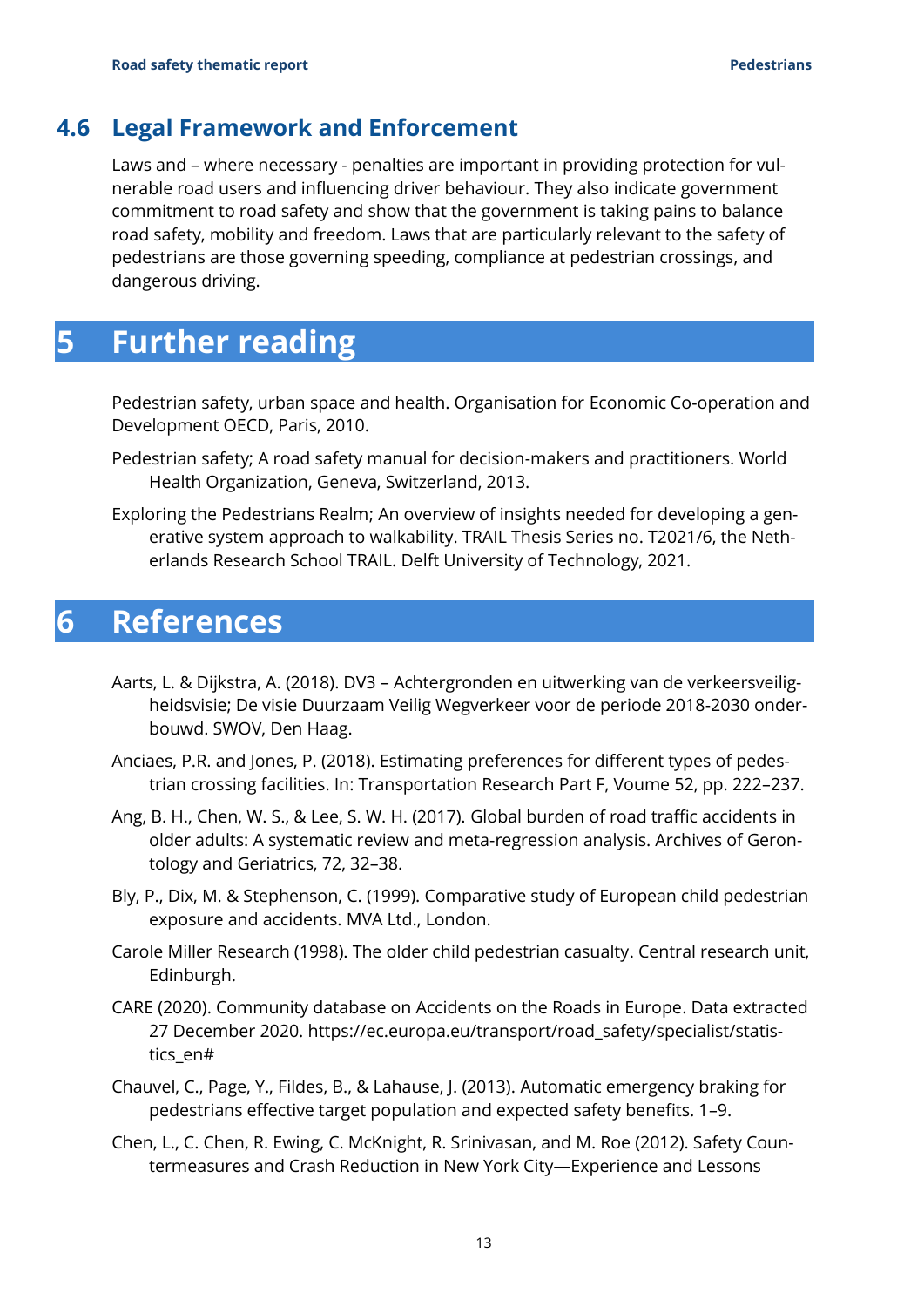Learned. Accident Analysis and Prevention. http://dx.doi.org/10.1016/j.aap.2012.05.009

- De Ceunynck, T., Focant, N. (2017), Implementation of marked crosswalks, European Road Safety Decision Support System, developed by the H2020 project SafetyCube.
- Dupriez, B., & Houdmont, A. (2009). Gedetailleerde analyse van ongevallen in het Brussels Hoofdstedelijk Gewest (2000-2005). Brussels Mobility D/2009/0779/87.
- ECMT (2000). Safety in traffic for vulnerable users. European conference of ministers of transport.
- EC (2019a) EU Road Safety Policy Framework 2021-2030 Next steps towards "Vision Zero". Commission staff working document, European Commission Brussels, Belgium. https://ec.europa.eu/transport/road\_safety/sites/roadsafety/files/move-2019-01178-01-00-en-tra-00\_3.pdf
- EC (2019b). Regulation (EU) 2019/2144 of the European Parliament and of the Council. https://eur-lex.europa.eu/eli/reg/2019/2144/oj
- Edwards, A.; Barrow, A; O'Connell, S; Krishnamurthy, V.; Khatry, R.; Hylands, N.; Mc Carthy, M.; Helman, S. & Knight, I. (2018). Analysis of bus collisions and identification of countermeasures. Published project report PPR819. Transport Research Laboratories, Berks. http://content.tfl.gov.uk/analysis-of-bus-collisions-and-identification-ofcountermeasures.pdf
- Elvik, R. Hoye, A. Vaa, T. & Sorensen, M. (2009). The handbook of road safety measures. Second edition. Emerald Group Publishing Ltd, Bingley, UK. Elvik, R. (2013). Safetyin-numbers: Estimates based on a sample of pedestrian crossings in Norway. Accident Analysis & Prevention, 91, 175-182.
- ETSC (2016). Revision of the regulation on protection of pedestrians and other vulnerable road users; Position paper. European Transport Safety Council ETSC, Brussels.
- ETSC (2020). How safe is walking and cycling in Europe? Pin Flash Report 38. European Transport Safety Council ETSC, Brussels.
- Ewert, U. (2012). Senioren als Fussgänger bfu-Faktenblatt Nr 8. Beratungsstelle für Unfallverhütung, Bern.
- Fu, T., Miranda-Moreno, L. & Saunier, N. (2018). A novel framework to evaluate pedestrian safety at non-signalized locations. In: Accident Analysis & Prevention, vol. 111, pp. 23-33.
- Gitelman V., Carmel R., Pesahov F., Hakkert S. An examination of the influence of crosswalk marking removal on pedestrian safety as reflected in road user behaviours. Transportation Research Part F 46 (2017), 342-355.
- Haddak, M.M. ( 2016 ). Exposure-based road traffic fatality rates by mode of travel in France. In: Transportation Research Procedia, 14, pp. 2025 – 2034.
- Havard, C., & Willis, A. (2012). Effects of installing a marked crosswalk on road crossing behaviour and perceptions of the environment. Transportation Research Part F, 15, 249–260.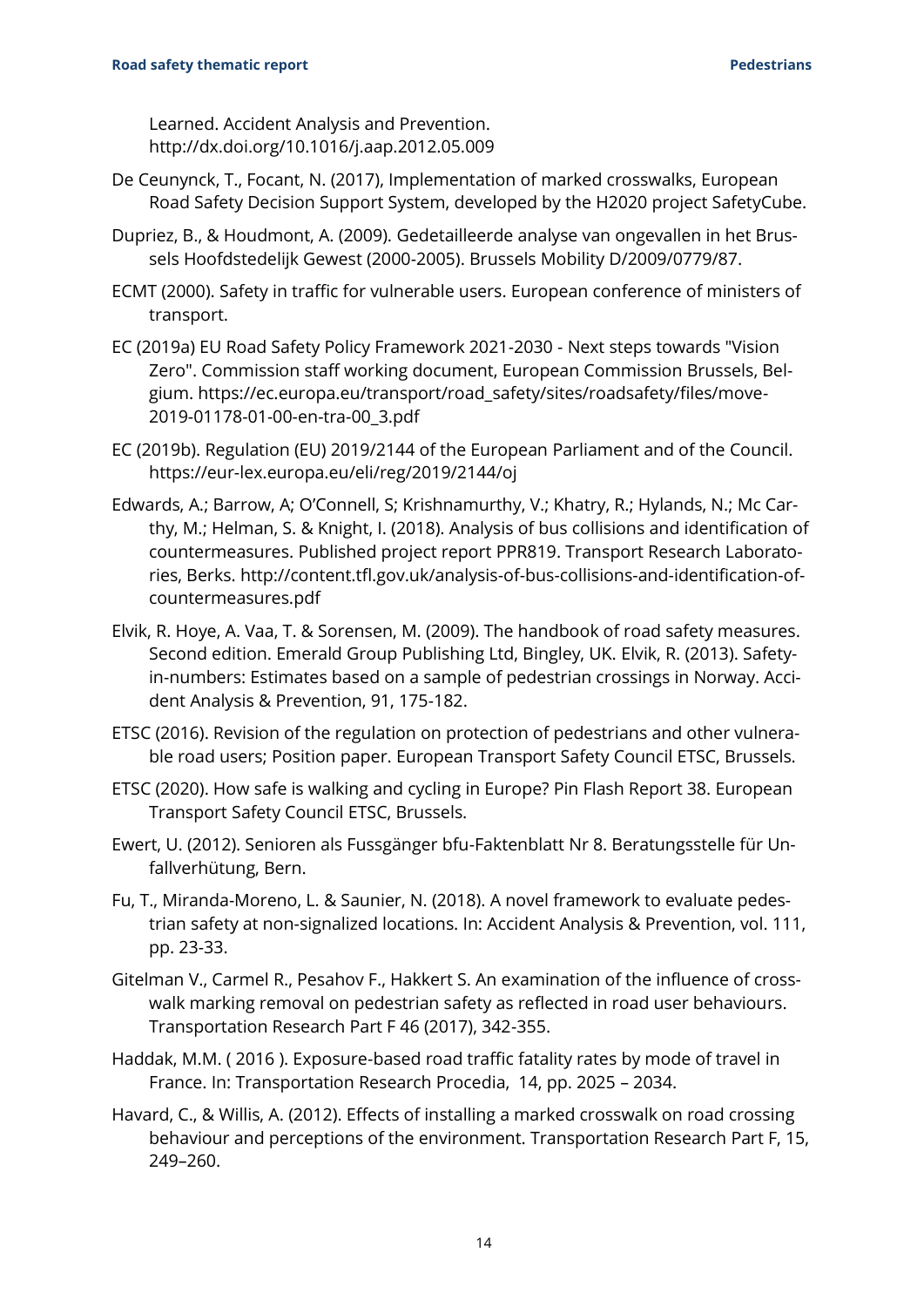- Hesjesvol, I. & Hoye, A. (2019) Pedestrian crossing options. Chapter 3.14 of the Handbook of Road Safety Measures. Downloaded 15/02/2021 from: https://translate.google.com/translate?sl=auto&tl=en&u=https://www.tshandbok.no/del-2/3 trafikkregulering/doc663/.
- Hoekstra, A.T.G. & Mesken, J. (2010). De rol van ouders bij informele verkeerseducatie; Vragenlijststudie naar kennis, behoeften en motieven van ouders. Publication R-2010-31. SWOV, Leidschendam.
- ITF (2016), Zero Road Deaths and Serious Injuries: Leading a Paradigm Shift to a Safe System, OECD Publishing, Paris.<http://dx.doi.org/10.1787/9789282108055-en>
- ITF (2020), Best Practice for Urban Road Safety. https://www.itf-oecd.org/best-practiceurban-road-safety.
- ISAAC (2019). Determinants and barriers of walking, cycling and using Personal e-Transporters: a survey in nine European cities. ISAAC project, Brussels.
- Jager, D. de, Torenstra, J., Haas, J. de & Spapé, I. (2006). Veilige kindcorridor in steden; Kindlint zet dit jaar eerste stapjes in Amsterdam en Delft. Verkeerskunde, 57(4), pp. 34-39.
- Kvashilava, G. (2018), Walkable and Bike-Friendly Tbilisi. Presentation at ITF Safer City Streets, 28 November, 2018. https://www.itf-oecd.org/walkable-and-bike-friendlytbilisi.
- Kievit, E. de; (2018) Walkability in Amsterdam: More space for the mother of all modes of transport. Presentation at ITF Safer City Streets, 28 November, 2018. https://www.itf-oecd.org/walkability-amsterdam-more-space-mother-all-modestransport.
- Langen, de, A.C.B. (2003). Veiligheid van enkele typen oversteekvoorzieningen in stedelijke gebieden. Analyse van ongevallengegevens en gedragswaarnemingen. Publication R-2003-23. SWOV, Leidschendam.
- McVean, B. (2018), Prioritising walking to create a safe and accessible city. Presentation at ITF Safer City Streets, 28 November, 2018. https://www.itf-oecd.org/prioritisingwalking-create-safe-and-accessible-city.
- Mead, J., Zegeer, C., & Bushell, M. (2014). Evaluation of pedestrian-related roadway measures: A summary of available research, Report DTFH61-11-H-00024. Federal Highway Administration.
- Methorst (2021). Exploring the Pedestrians Realm; An overview of insights needed for developing a generative system approach to walkability. TRAIL Thesis Series no. T2021/6, the Netherlands Research School TRAIL. Delft University of Technology, The Netherlands.
- OECD (1998). Safety of vulnerable road users. Organisation for Economic Co-operation and Development OECD, Paris.
- OECD (2004). Keeping children safe in traffic. Organisation for Economic Co-operation and Development OECD, Paris.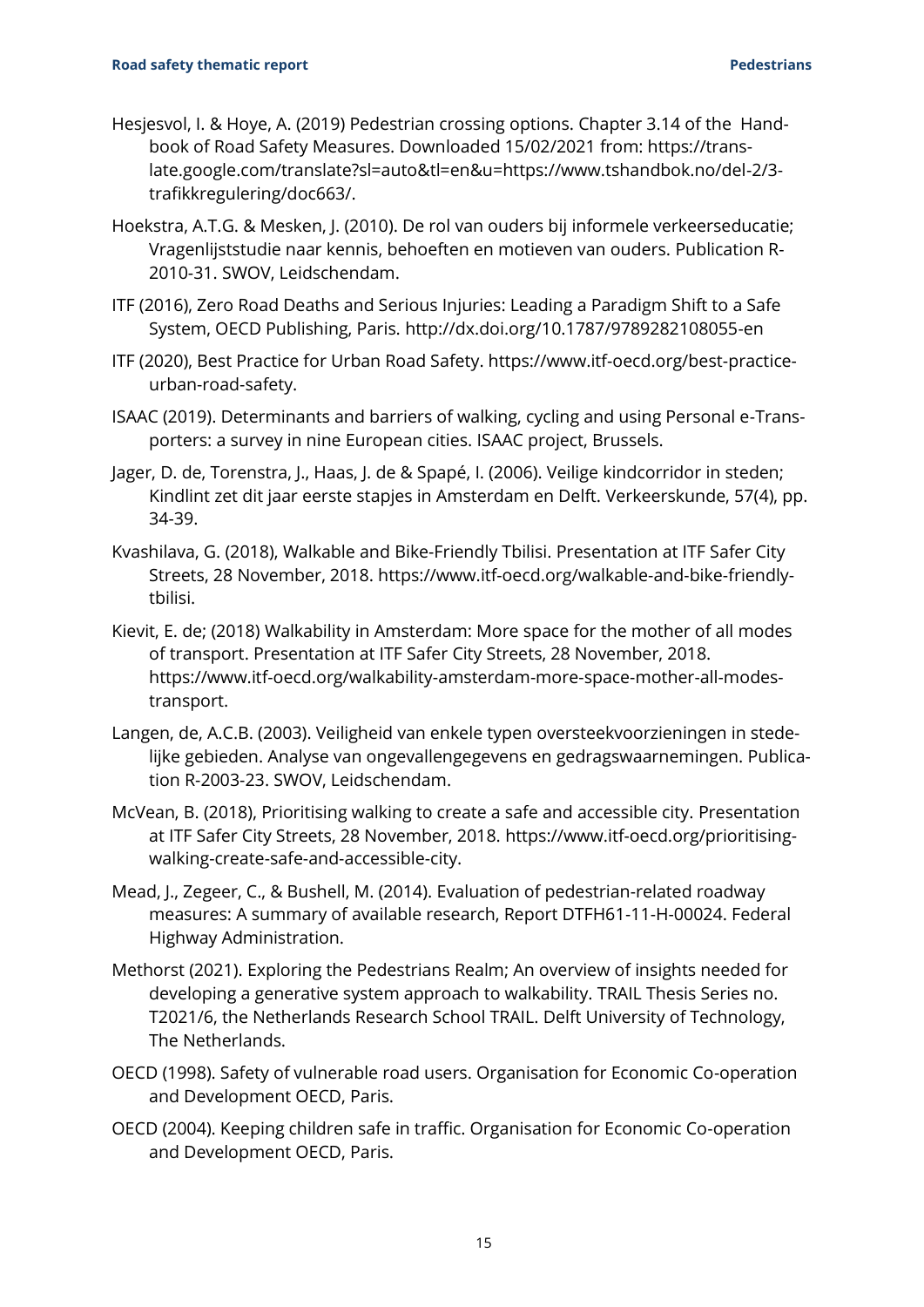#### **Road safety thematic report Pedestrians**

- OECD (2010). Pedestrian safety, urban space and health. Organisation for Economic Cooperation and Development OECD, Paris.
- Oxley, J., Corben, B., Fildes, B., O'Hare, M. & Rothengatter, T. (2004). Older vulnerable road users: measures to reduce crash and injury risk. MUARC Report No. 218. Accident Research Centre MUARC, Monash University, Clayton, Victoria.
- Oxley, J., O'Hern, S., Burtt, D., Rossiter, B. (2016). Fall-Related Injuries While Walking in Victoria, Victoria Walks, Melbourne.
- Populer, M.; Chalanton, I. & Focant, N. (2018). Ongevallen met voetgangers op of in de buurt van lichtengeregelde voetgangersoversteekplaatsen. VIAS Institute, Brussels.
- Pulugurtha, S.S., Vasudevan, V., Nambisan, S.S. & Dangeti, M.R. (2012). Evaluating effectiveness of infrastructure-based countermeasures for pedestrian safety. In: Transportation Research Record, Vol. 2299, Nr. 1, pp. 100-109.
- Reed, S. (2017), Active Technology for Pedestrian Protection, European Road Safety Decision Support System, developed by the H2020 project SafetyCube. Retrieved from www.roadsafety-dss.eu on 05/22/2020
- Retting, RA, Chapline, JF, & Williams, AF (2002). Changes in crash risk following re-timing of traffic signal change intervals. Accident Analysis & Prevention, 34 (2), 215-220.
- Retting, R.A., Ferguson, S.A. & Hakkert, A.S. (2003). Effects of red light cameras on violations and crashes: a review of the international literature. In: Traffic Injury Prevention, Vol. 4, Nr. 1, p. 17-23.
- Ruf, M.; Neumann, C.; Lützner, J.; Eilers, C. (2019). Digital Guardian Angels Right-turn Assistants for Commercial Vehicles. ATZ worldwide, 121(1), 16–21.
- Quigley, C (2017), Implementation of 30-Zones, European Road Safety Decision Support System, developed by the H2020 project SafetyCube.
- Rosén, E., Stigson, H. & Sander, U. (2011). Literature review of pedestrian fatality risk as a function of car impact speed. Accident Analysis and Prevention, 43, pp. 25-33.
- Ryley, T., Halliday, M. & Emmerson, P. (1998). Toucan crossings; Trials of nearside equipment. TRL Report No. 331. Transport Research Laboratory TRL, Crowthorne, Berkshire.
- Schoon, C.C. (2004). Botsingen van het type 'fietser autofront'; Factoren die het ontstaan en de letselernst beïnvloeden [Cyclist- car front collisions; Factors that influence occurrence and injury severity]. R-2003-33. SWOV Institute for Road Safety Research, Leidschendam.
- Sentinella, J., & Keigan, M. (2005). Young adolescent pedestrians' and cyclists' road deaths: analysis of police accident files. Prepared for the Department for Transport, Road Safety Division. TRL Report; No. 620 Transport Research Laboratory TRL, Crowthorne, Berkshire.
- Stoker, P., Garfinkel-Castro, A., Khayesi, M., Odero, W., Mwangi, M. N., Peden, M., & Ewing, R. (2015). Pedestrian safety and the built environment: A review of the risk factors. Journal of Planning Literature, 30(4), 377–392.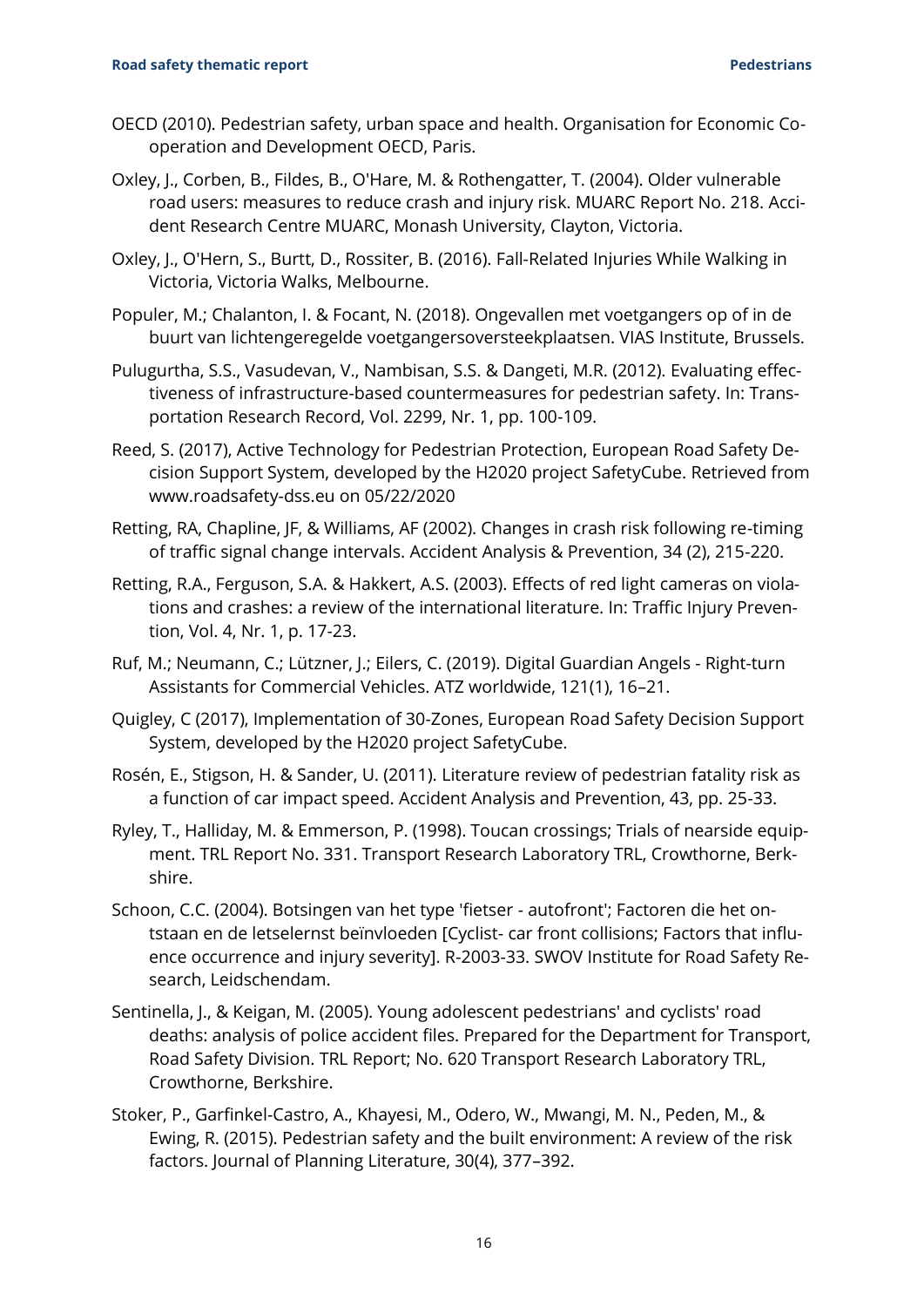- SWOV (2015). The elderly in traffic. SWOV Fact sheet. SWOV Institute for Road Safety Research, The Hague.
- SWOV (2018). Sustainable Safety 3rd edition The advanced vision for 2018-2030; Principles for design and organization of a casualty-free road traffic system. SWOV, The Hague
- SWOV (2020). Pedestrians. SWOV Fact sheet. SWOV Institute for Road Safety Research, The Hague.
- Tight, M.R., Carsten, O.M.J., Kirby, H.R., Southwell, M.T. & Leake, G.R. (1996). A review of road safety research on children as pedestrians: How far can we go towards improving their safety? IATSS Research, 20(2), pp. 69 74.
- Tournier, I.; Dommes, A. & Cavallo, V. (2016). Review of safety and mobility issues among older pedestrians. Accident Analysis and Prevention 91 (2016) 24–35 Contents.
- Turner, S., Fitzpatrick, K., Brewer, M., Park, E.S., 2006. Motorist yielding to pedestrians at unsignalized intersections: findings from a national study on improving pedestrian safety. Transportation Research Record 1982, 1–12.
- UNECE, Eurostat & ITF (2019). Glossary for transport statistics. European Union, United Nations, ITF and OECD. Publications office of the European Union, Luxembourg.
- Verkeersnet (2013). Verkeersbrigadiers naar VVN. Verkeersnet.
- Vlakveld, W.P. (2011). Hazard anticipation of young novice drivers; Assessing and enhancing the capabilities of young novice drivers to anticipate latent hazards in road and traffic situations. PhD Thesis, University of Groningen. SWOV dissertation series. Leidschendam, the Netherlands: SWOV Institute for Road Safety Research.
- Ward, H.J. et al. (1994). Pedestrian activity and accident risk. AA Foundation for Road Safety Research, Basingstoke, Hampshire.
- Wassenberg, F. & Milder, J. (2008). Evaluatie van het project Kindlint in Amsterdam. Onderzoeksinstituut OTB, Delft.
- Webster, D., and R. Layfield (2007). Review of 20 mph zones in London Boroughs, TRL. PPR243.
- WHO (2013). Pedestrian safety; A road safety manual for decision-makers and practitioners. World Health Organization, Geneva, Switzerland.
- Yue, L.; Abdel-Aty, M.; Wu, Y.; Zheng, O.; Yuan, J. (2020). In-depth approach for identifying crash causation patterns and its implications for pedestrian crash prevention. Journal of Safety Research, 73(), 119–132. doi:10.1016/j.jsr.2020.02.020
- Zegeer, C.V., Richard, S.J., Huang, H. & Lagerwey, P. (2001). Safety effects of marked versus unmarked crosswalks at uncontrolled locations: Analysis of pedestrian crashes in 30 cities. In: Transportation Research Record, vol. 1773, nr. 1, pp. 56-68.
- Zegeer, C. V., & Bushell, M. (2012). Pedestrian crash trends and potential countermeasures from around the world. Accident Analysis and Prevention, 44, 3–11.